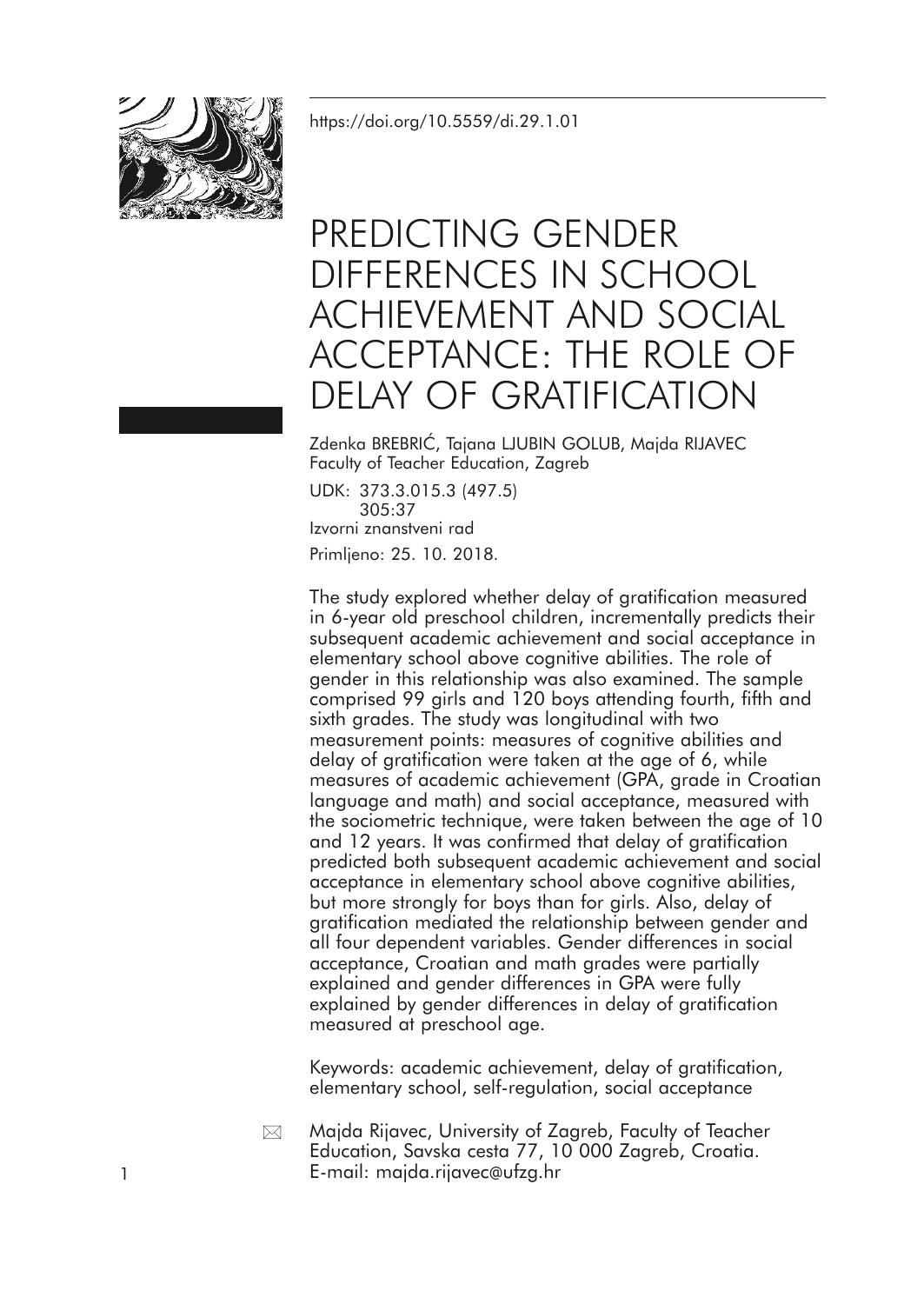## **INTRODUCTION**

Academic achievement and peer acceptance are two significant indicators of children's development and have important positive outcomes in various domains even in their adult age. Academic achievement as assessed by the high grade point average (GPA), is associated with increased well-being, high school graduation (e.g., Caspi, Elder, & Bem, 1987; Ensminger & Slusarcick, 1992), employment rates and employment success (Bowlby & McMullen, 2002) and may even benefit future health (Lê-Scherban, Diez Roux, Li, & Morgenstern, 2014). In contrast, low GPA is correlated with various poor adult outcomes in general (Roisman, Masten, Coatsworth, & Tellegen, 2004). Peer acceptance and friendships were found to promote social inclusion in the classroom and foster interpersonal and academic success (Wood, 2007). On the other hand, classmate rejection predicted concurrent and later school problems (Zettergren, 2003), externalizing behaviors (Witvliet, van Lier, Cuijpers, & Koot, 2009), and antisocial behavior (for a review, see Dodge, Coie, & Lynam, 2006). Since both academic achievement and peer acceptance are so important for children's development, a substantial number of studies were done in order to find their predictors.

These studies found that cognitive abilities and noncognitive factors, especially self-regulation, are relevant predictors of both academic achievement (McClelland & Wanless, 2012; Spinath, Freudenthaler, & Neubauer, 2010) and social acceptance (Green, Forehand, Beck, & Vosk, 1980).

In addition, previous studies found gender differences in academic achievement (e.g., Duckworth & Seligman, 2006), self-regulation in the form of self-control (e.g., Silverman, 2003) and social acceptance (Crockett, Losoff, & Peterson, 1984; Lemerise, 1997), and it was proposed that lower self-regulation in boys may explain their lower achievement (Duckworth & Seligman, 2006; Weis, Heikamp, & Trommsdorff, 2013) and poorer peer relations (Bellanti & Bierman, 2000; Blair, Raver, & Finegood, 2016; Czeschlik & Rost, 1995). However, most of the studies were cross-sectional. In the present prospective longitudinal study, in a sample of Croatian children we investigated whether self-regulation measured at preschool age increments the role of cognitive abilities, and mediates the effects of gender on subsequent academic success and social acceptance in elementary school.

## **Cognitive factors as early predictors of academic achievement and social acceptance**

There is evidence that cognitive abilities predict grades as well as scores in school achievement tests fairly well (Deary, Strand, Smith, & Fernandes, 2007; Spinath et al., 2010). Cognitive fac-2 tors are also important in the development of social compe-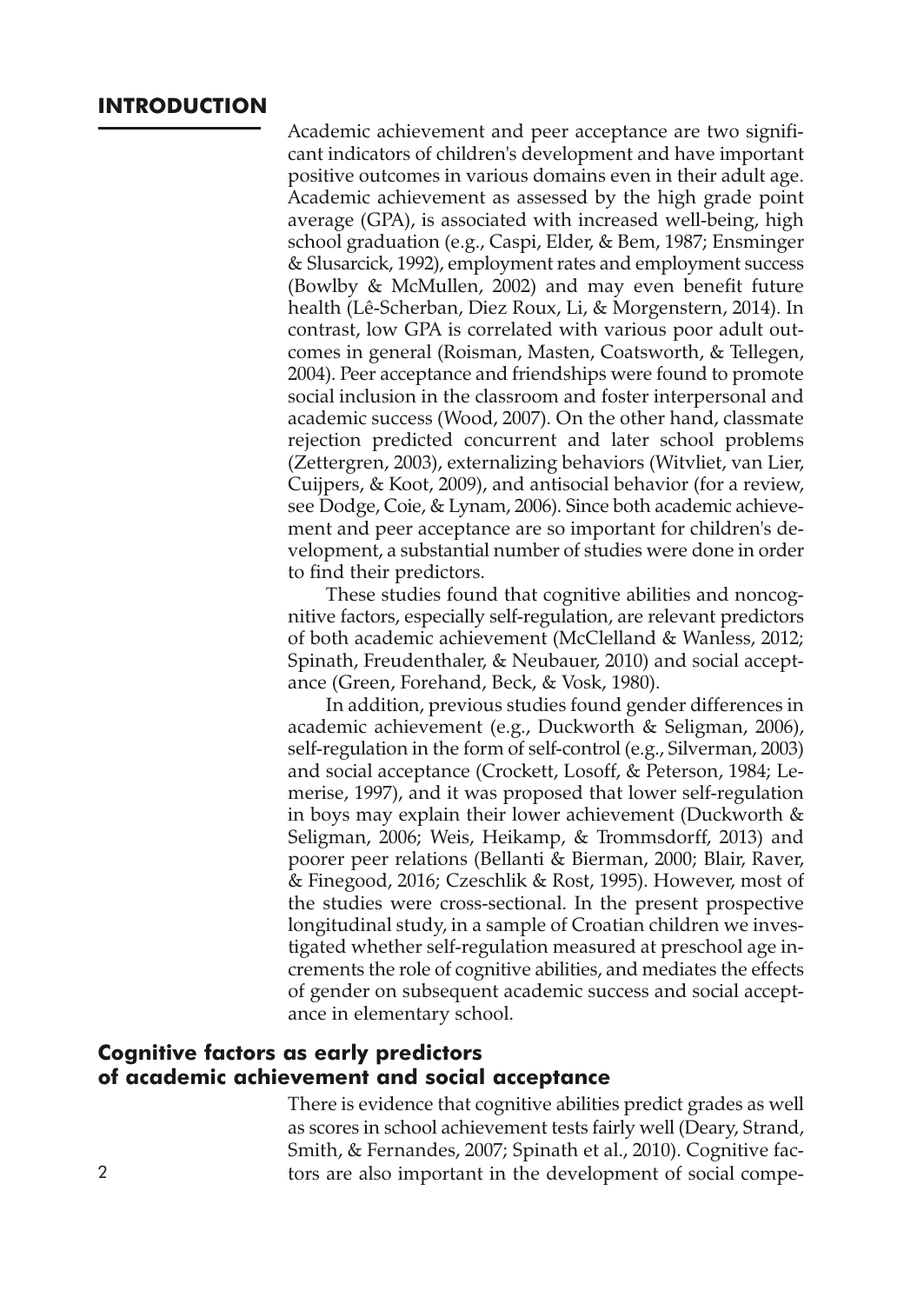BREBRIĆ, Z., LJUBIN GOLUB, T., RIJAVEC, M.: PREDICTING GENDER...

tencies (Green et al., 1980). Developmental delays in cognitive abilities may impede the acquisition of positive social skills, leading to difficulties in social interactions as shown by briefer social interactions, higher rates of solitary play and unoccupied time, intrusive entry strategies and difficulties following rules in group play (Guralnick & Groom, 1987; Kopp, Baker, & Brown, 1992).

## **Self-regulation as early predictor of school achievement and social acceptance**

However, studies in the last two decades suggest that cognitive abilities may not be the only reliable predictor of academic achievement (Craggs, 2005), and that other noncognitive variables have emerged as factors that have as much importance as cognitive abilities. Among these factors, children's regulatory abilities (i.e., self-regulation or self-control) are one of the most important factors predicting academic achievement (Blair, 2002; Ponitz, McClelland, Matthews, & Morrison, 2009; McClelland et al., 2007; McClelland & Cameron, 2011; Neuenschwander, Röthlisberger, Cimeli, & Roebers, 2012; Gailliot, Mead, & Baumeister, 2008), long-term educational outcomes (Moffitt et al., 2011), as well as peer acceptance and social adaptation (Trentacosta & Shaw, 2009).

In the present study, we focused on the ability to effectively self-regulate for the sake of the desired long-term goal, i.e. delay of gratification (DoG). It is the act of resisting an impulse to take an immediately available reward (e.g., one marshmallow right now) in the hope of obtaining a more-valued reward in the future (e.g., two marshmallows later) (Mischel, Ebbesen, & Raskoff Zeiss, 1972). It includes both attentional control strategies (i.e., purposeful self-distractions) and cognitive reframing strategies, as well as emotional system activation (Mischel & Ayduk, 2004). The delay of gratification is extremely adaptive and enables people to engage in goal-directed behavior to bring about long-term desirable outcomes (Baumeister, 2005; Mischel, Shoda, & Rodrieguez, 1989). Thus, it has proven to predict various positive academic, social, and health outcomes later in life. A series of longitudinal studies (Ayduk et al., 2000; Mischel, Shoda, & Peake, 1988; Shoda, Mischel, & Peake, 1990) showed that children's ability to delay gratification was predictive for their social and academic competence as adolescents and young adults, as well as for parental ratings of their competencies, such as the ability to handle stress, self-control in frustrating situations, and the ability to concentrate without becoming distracted. Some studies suggested that developing the ability to inhibit attention to the treat and suppress the desire to eat it immediately underlies the improved performance observed with older children (Casey 3 et al., 2011; Metcalfe & Mischel, 1999).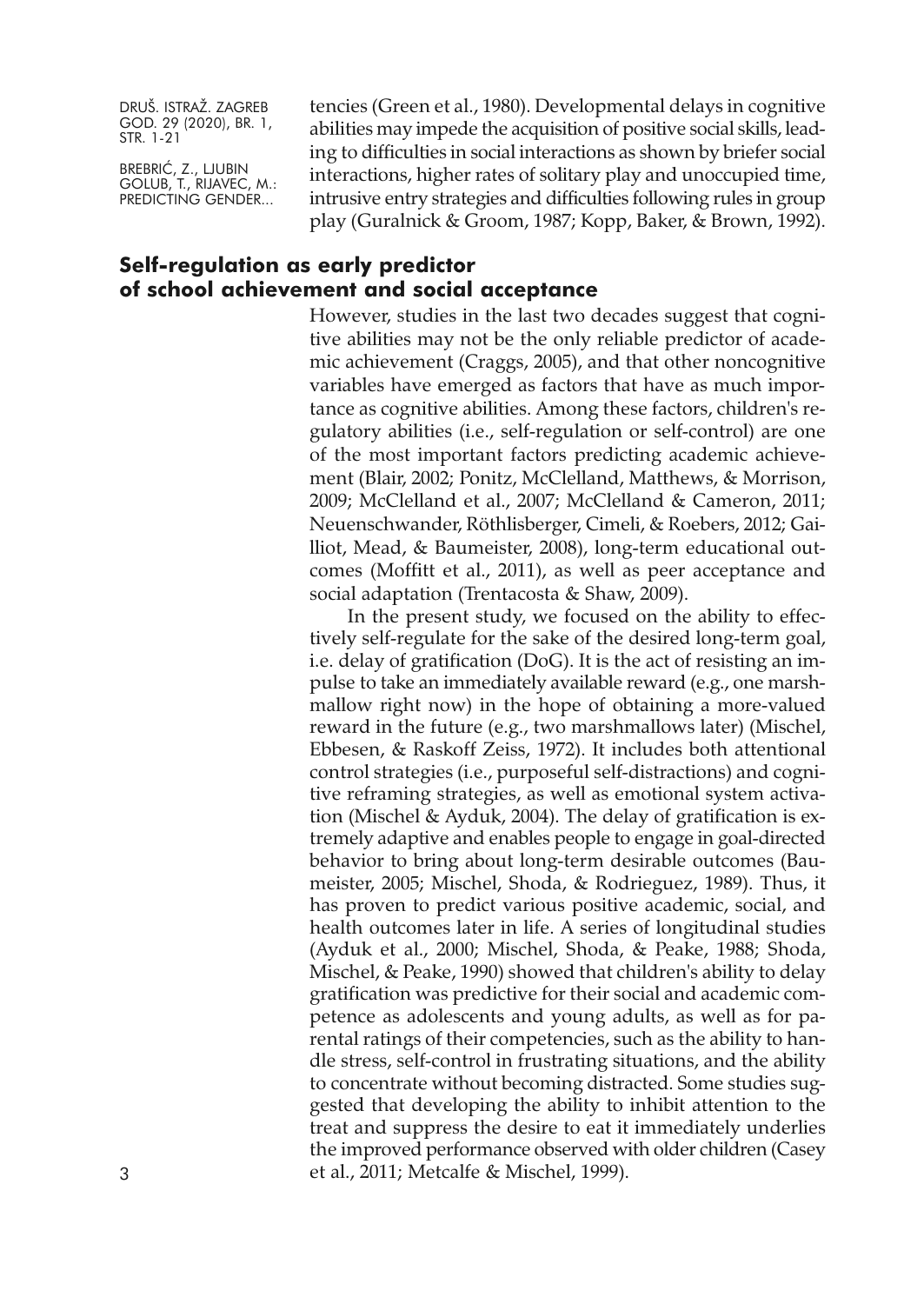## **Gender differences in school achievement and social acceptance: the role of self-regulation**

Although studies usually show no gender differences in cognitive abilities (Halpern, 1992; Hyde, 1990), throughout all educational levels girls earn higher grades than boys in all major subjects (e.g., Pomerantz, Altermatt, & Saxon, 2002). More girls graduate from high school with higher GPAs than their male counterparts (Cole, 1997; Duckworth & Seligman, 2006; Perkins, Kleiner, Roey, & Brown, 2004). Studies in Croatia showed similar results (Babarović, Burušić, & Šakić, 2009; Šimić Šašić, Klarin, & Proroković, 2011).

If there are no gender differences in cognitive abilities, but girls earn higher grades than boys, can these differences in academic achievement be attributed to higher self-regulation in girls? As already mentioned, previous studies suggested that may be the case (Weis et al., 2013), but since these studies were mainly cross-sectional, it would be valuable to get evidence from longitudinal studies. In other words, it would be of interest to research whether self-regulation at preschool age mediates between gender and GPA and social acceptance later in elementary school. If that is the case, it would mean that boys are in need of more care from their teachers and parents regarding self-regulation.

## **THE PRESENT STUDY**

As mentioned above, there is a well-established association of cognitive abilities with both academic achievement and peer relations. Also, the role of early self-regulation in students' academic achievement and social acceptance is well documented. However, only a few studies have investigated the specific contribution of self-regulation in the form of DoG, above cognitive abilities for students' achievement. Duckworth, Tsukayama, and Kirby (2013) found that DoG at age 4 was positively related to both concurrent cognitive abilities and concurrent ratings of self-control by mothers and caregivers. DoG predicted report card grades in eighth and ninth grades and the predictive power of the DoG was explained by self-control and not intelligence, showing that self-control is a better predictor of report card grades than intelligence. On the other hand, intelligence was found to be a better predictor of standardized achievement test scores than self-control (Duckworth et al., 2013). However, no study investigated the role of self- -regulation in the form of delay of gratification incrementally over cognitive abilities for both academic achievement and social acceptance in longitudinal design. In addition, studies in cultures other than the US are valuable for corroborating 4 the previous findings. Thus, the first aim of this study was to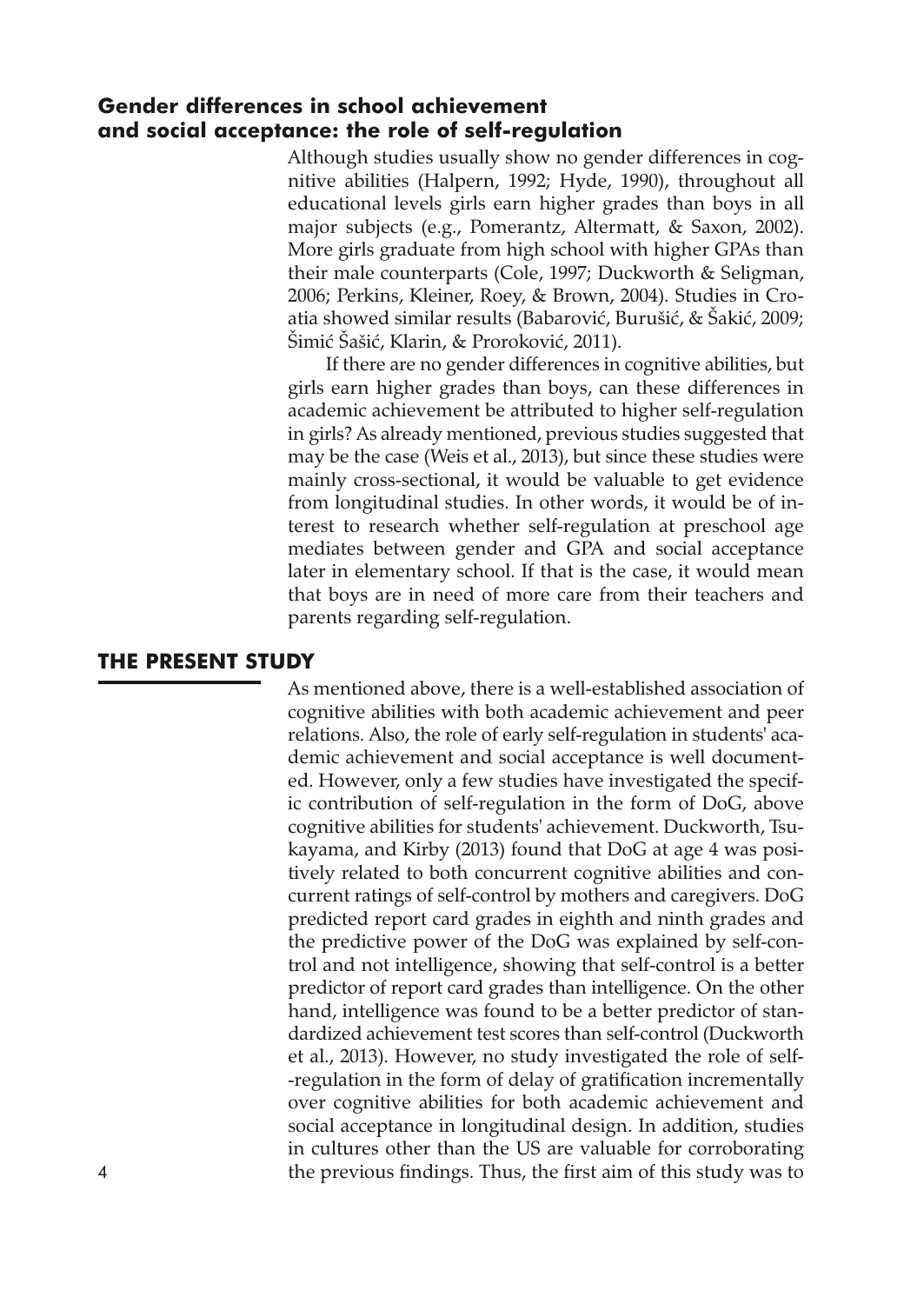BREBRIĆ, Z., LJUBIN GOLUB, T., RIJAVEC, M.: PREDICTING GENDER...

investigate whether self-regulation measured in 6-year old preschool children incrementally predicts their subsequent academic achievement and classmate acceptance in elementary school (i.e., 4-6 years later), above cognitive abilities. The second aim of the study was to test whether self-regulation measured at preschool age mediates the relationship between gender and subsequent school grades in elementary school.

Based on the abovementioned, several hypotheses were put forward:

- Hypothesis 1. There are no gender differences in cognitive abilities measured at preschool age.
- Hypothesis 2. Girls have higher level of self-regulation measured at preschool age.
- Hypothesis 3.At school age, girls have higher academic achievement measured as GPA, and grades in Croatian language and mathematics.
- Hypothesis 4. Self-regulation assessed at preschool age is related prospectively and incrementally over cognitive abilities, to both academic achievement and social acceptance in elementary school.
- Hypothesis 5. Self-regulation mediates the relationship between gender and academic achievement (measured as GPA, grades in Croatian language and mathematics) as well as between gender and social acceptance.

## **METHOD**

## **Participants and Procedure**

The convenience sample comprised 99 girls and 120 boys (mean  $age = 11.43, SD = 0.86$ , out of which six classes of 4th graders (36 girls and 34 boys), four classes of 5th graders (31 girls and 41 boys) and five classes of 6th graders (32 girls and 45 boys). All children of each class participated in the study. All classes were from a single public school situated in a middle-sized city in North-West Croatia. Children came from diverse socioeconomic backgrounds, with most of them from middle class families. 53 (24.2%) students were eligible for free lunch based on low household income.

The assessment of social acceptance was done during regular school hours (nonacademic period). Measures of academic achievement for the last educational period were obtained from school records. At the age of 6, measures of cognitive abilities and delay of gratification for each child were taken during the regular assessment of school readiness at one-on-one testing sessions. For all children, informed con-5 sent was obtained from their parents.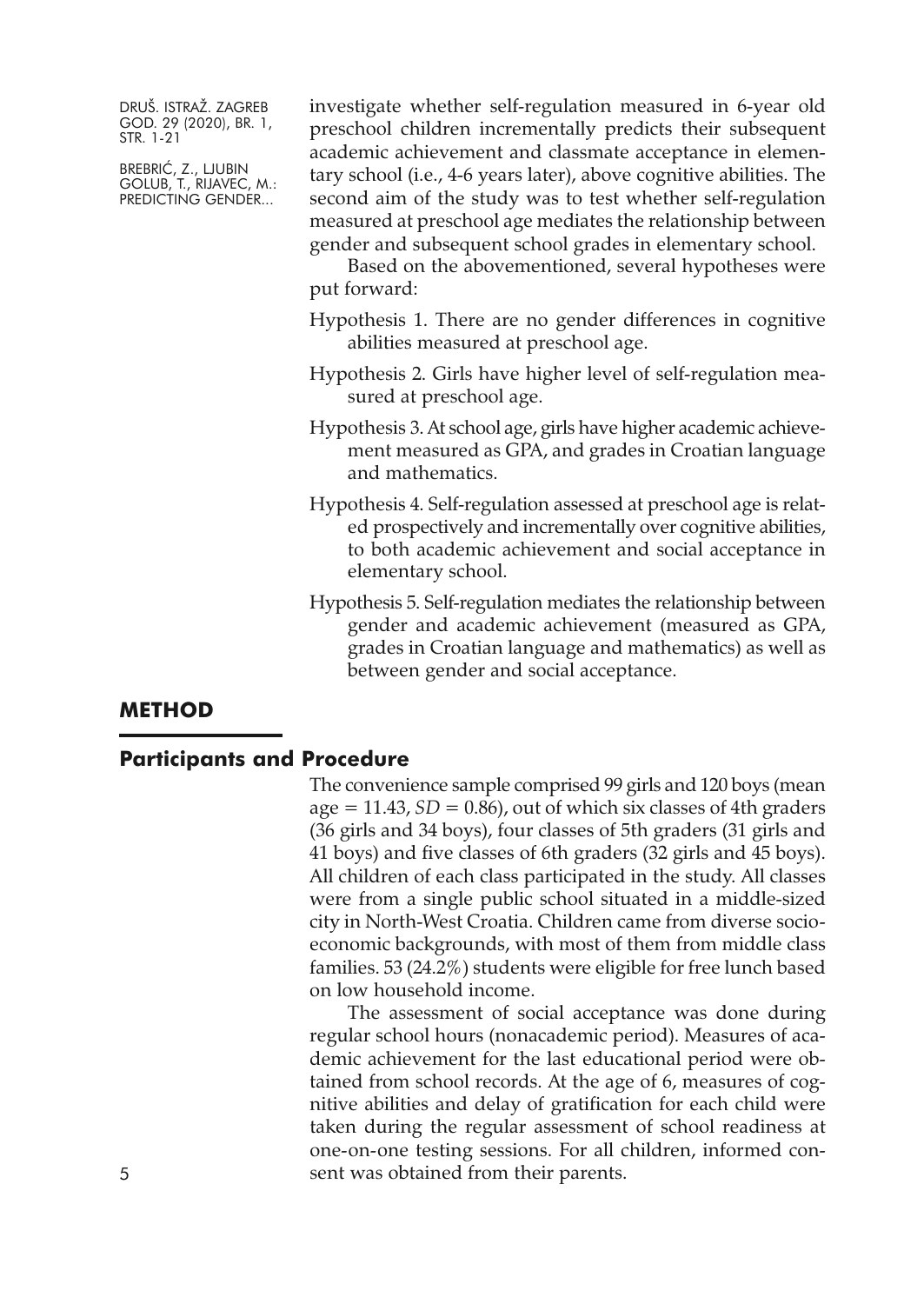## **Measures**

#### **Cognitive abilities**

School Readiness Test (SRT, Oštarčević, 2008) was used as a measure of cognitive abilities. It assesses cognitive abilities and skills which are necessary for successful learning during primary school: general knowledge, temporal orientation and basic communication skills, visual memory, logic reasoning, speech and language development, numbers and numerical operations, colors naming, perceptive ability, graphomotoric development and left-right orientation. The maximum score is 36.

#### **Delay of gratification**

We used the delay of gratification paradigm (Mischel et al., 1972), with the dichotomous measure of DoG (Silverman, 2003). Prior to any assessment, each child was offered a choice to either take one candy before the assessment procedure, or to wait and take two candies after the assessment procedure. If the child takes two candies after the assessment procedure, the result is coded as 1 (delay of gratification) and if the child takes a candy before the assessment procedure, the result is coded as zero (no delay of gratification).

### **Academic achievement**

Academic achievement was assessed using GPA, grade in Croatian language and grade in math for the last educational period. These measures were selected based on their relevance to the Croatian school curriculum. In the Croatian educational system, both grades in all subjects and GPA range from 1 (the lowest) to 5 (the highest).

## **Social acceptance**

In fourth, fifth and sixth grades social acceptance was assessed by the Sociometric technique (Asher & Hymel, 1981; Coie, Dodge, & Coppotelli, 1982). Sociometric status was found to be largely related to cooperative behavior and being perceived as popular (de Bruyn & van den Boom, 2005). Participants were asked to name one student with whom they would like to a) learn for exam preparation; b) sit with in a bus on school trip; c) tell a secret. The total score for every student was obtained by summing up all nominations.

#### **Control variables**

*Age*. Since age was found to be negatively correlated with GPA (Kuzman, Pavić Šimetin, & Pejnović Franelić, 2012), age was included as a control variable.

*Socioeconomic status*. Free lunch status was used as a proxy for assessing low socioeconomic status (SES). To obtain a free lunch status, a family must prove low socioeconomic status in 6 accordance with Croatian law.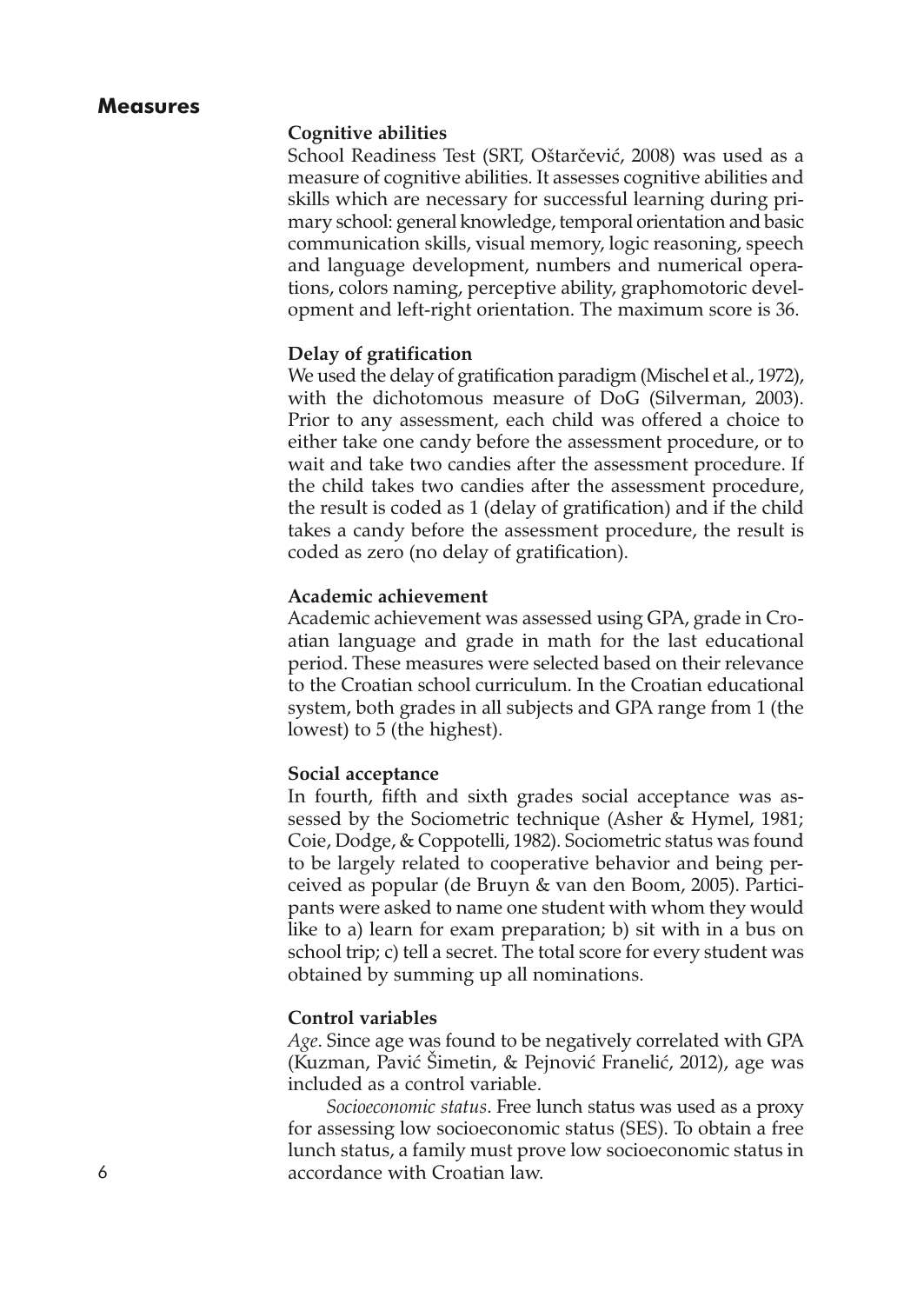## **Overview of data analysis**

Pearson correlations were computed to investigate associations among study variables. One-way MANOVA was used to assess gender differences for all abovementioned measures. Four hierarchical regression analyses were performed in order to assess whether delay of gratification predicts academic achievement and social acceptance above general cognitive abilities. Control variables (age, SES) were entered in Step 1, cognitive abilities were entered in Step 2 and DoG was entered in Step 3 in order to assess the incremental role of DoG over cognitive abilities. Mediation models were tested by using the bootstrapping method since it avoids the assumption of a normal distribution of indirect effects. We used Mplus (Version 7.4) (Muthén & Muthén, 1998–2015), since it allows for dichotomous mediator variable (delay of gratification). Four mediation models were tested separately with dependent variables being GPA, Croatian language grade, math grade and social acceptance. For estimating point estimates, 5000 bootstrap samples were drawn and for the indirect effects, 95% confidence intervals were used.

## **RESULTS**

## **Descriptive statistics**

 TABLE 1 Means, standard<br>deviations and correlations of study<br>variables Table 1 presents descriptive statistics, as well as the correlations among the variables. For all the variables, the values of skewness were < 1.008 and those of kurtosis < 1.102, which is considered acceptable in order to prove a normal univariate distribution (Tabachnick & Fidell, 2007).

|        |                                                     |              | 2             | 3                    | 4                    | 5                    | 6                    | Age             | <b>SES</b>      |
|--------|-----------------------------------------------------|--------------|---------------|----------------------|----------------------|----------------------|----------------------|-----------------|-----------------|
| 1<br>2 | Delay of gratification<br>Cognitive abilities (SRT) |              | $0.43**$      | $0.46**$<br>$0.41**$ | $0.53**$<br>$0.45**$ | $0.51**$<br>$0.42**$ | $0.60**$<br>$0.25**$ | $-0.05$<br>0.06 | 0.10<br>$0.15*$ |
| 3      | <b>GPA</b>                                          |              |               |                      | $0.80**$             | $0.83**$             | $0.30**$             | $-0.30**$       | 0.13            |
| 4      | Croatian language                                   |              |               |                      |                      | $0.77**$             | $0.30**$             | $-0.12$         | $0.20**$        |
| 5.     | Math                                                |              |               |                      |                      |                      | $0.34**$             | $-0.25**$       | $0.14*$         |
| 6      | Social acceptance                                   |              |               |                      |                      |                      | -                    | 0.08            | 0.08            |
|        | М<br><i>SD</i>                                      | 1.63<br>0.49 | 26.71<br>3.40 | 4.44<br>0.68         | 4.19<br>0.89         | 3.83<br>1.06         | 3.04<br>2.54         | 11.43<br>0.86   | 1.76<br>0.43    |

*Note*. GPA, Croatian language grades and math grades can range from 1 to 5. *Time 1*: delay of gratification, cognitive abilities. *Time 2*: GPA, Croatian language grade, math grade, social acceptance; SRT may range from 0-36; \*\**p <* 0.01

62.6% of children were successful in delaying gratifica-7 tion. All indicators of academic achievement were above aver-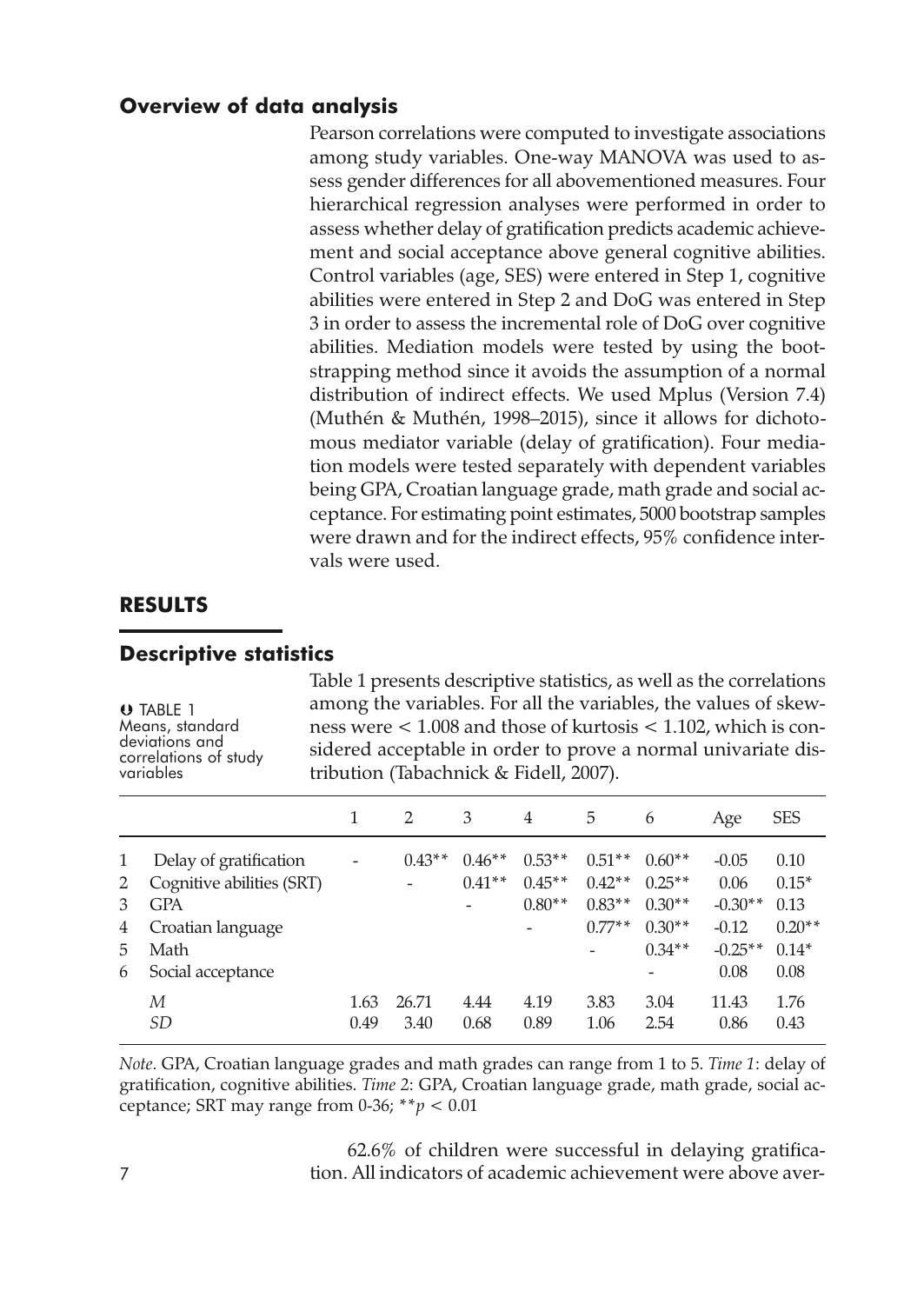BREBRIĆ, Z., LJUBIN GOLUB, T., RIJAVEC, M.: PREDICTING GENDER...

age. At zero-order level, delay of gratification was moderately positively correlated with cognitive abilities measured at the same time  $(r = 0.43)$ , and with subsequent GPA, language and math grades ( $r = 0.46$ , 0.53, and 0.51, respectively), and social acceptance  $(r = 0.60)$ . Measures of academic achievement correlated with social acceptance at low level (*r* ranged from 0.30 to 0.34).

## **Gender differences**

|                     | Girls<br>SD<br>М |      | М     | Boys<br><i>SD</i> | $t(df=217)$ |       | Cohens d |
|---------------------|------------------|------|-------|-------------------|-------------|-------|----------|
|                     |                  |      |       |                   |             |       |          |
| Cognitive abilities | 27.15            | 3.33 | 26.34 | 3.42              | 1.763       | 0.079 | 0.24     |
| GPA                 | 4.75             | 0.48 | 4.19  | 0.72              | 6.779       | 0.000 | 0.92     |
| Croatian language   | 4.51             | 0.76 | 3.93  | 0.90              | 5.087       | 0.000 | 0.70     |
| Math                | 4.17             | 0.89 | 3.54  | 1.11              | 4.663       | 0.000 | 0.63     |
| Social acceptance   | 3.43             | 2.81 | 2.71  | 2.26              | 2.120       | 0.000 | 0.28     |

Gender differences in grades (GPA, Croatian language, math) and social acceptance are presented in Table 2.

**O** TABLE 2<br>Comparison of girls Comparison of girls ( $N = 99$ ) and boys<br>  $(N = 120)$  in cognitive<br>
coldication language<br>
grade, math grade<br>
and social acceptance *Note*. *M* – Mean; *SD* – Standard deviation; *t* – t-test value; *df* – Degrees of freedom; *p* – Significance value.

We used one-way MANOVA to assess gender differences for all measures. The combined DVs were significantly affected by gender (Wilks'  $\lambda = 0.010$ ,  $F(5,213) = 4408.527$ ,  $p < 0.001$ ). Independent samples tests showed that girls obtained significantly higher scores on GPA, Croatian language and math grades and social acceptance (all *p*s < 0.001), but there were no gender differences in their cognitive abilities score (*p >* 0.05). Thus, hypotheses 1 and 2 were confirmed. With regard to self- -regulation, 70.7% of girls showed delayed gratification compared to 55.8% of boys ( $\chi^2$  = 5.123;  $p$  = 0.024). Thus, results were in line with Hypothesis 3.

## **Predictive value of self-regulation above cognitive abilities**

First we did a preliminary analysis in order to determine whether gender moderates the relationship of predictors (delay of gratification and cognitive abilities) and criteria (GPA, Croatian language grade, math grade, social acceptance). Four hierarchical linear regression analyses were performed with SES, age and gender entered at Step 1, cognitive abilities and delay of gratification entered at Step 2, and the two gender x cognitive abilities/delay of gratification interactions entered at Step 3. A significant increase in  $R^2(R^2\Delta)$  would indicate gender differences in the relationship between cognitive abilities/ 8  $\log$  and criteria. There was a significant increase in  $R^2(R^2\Delta)$  in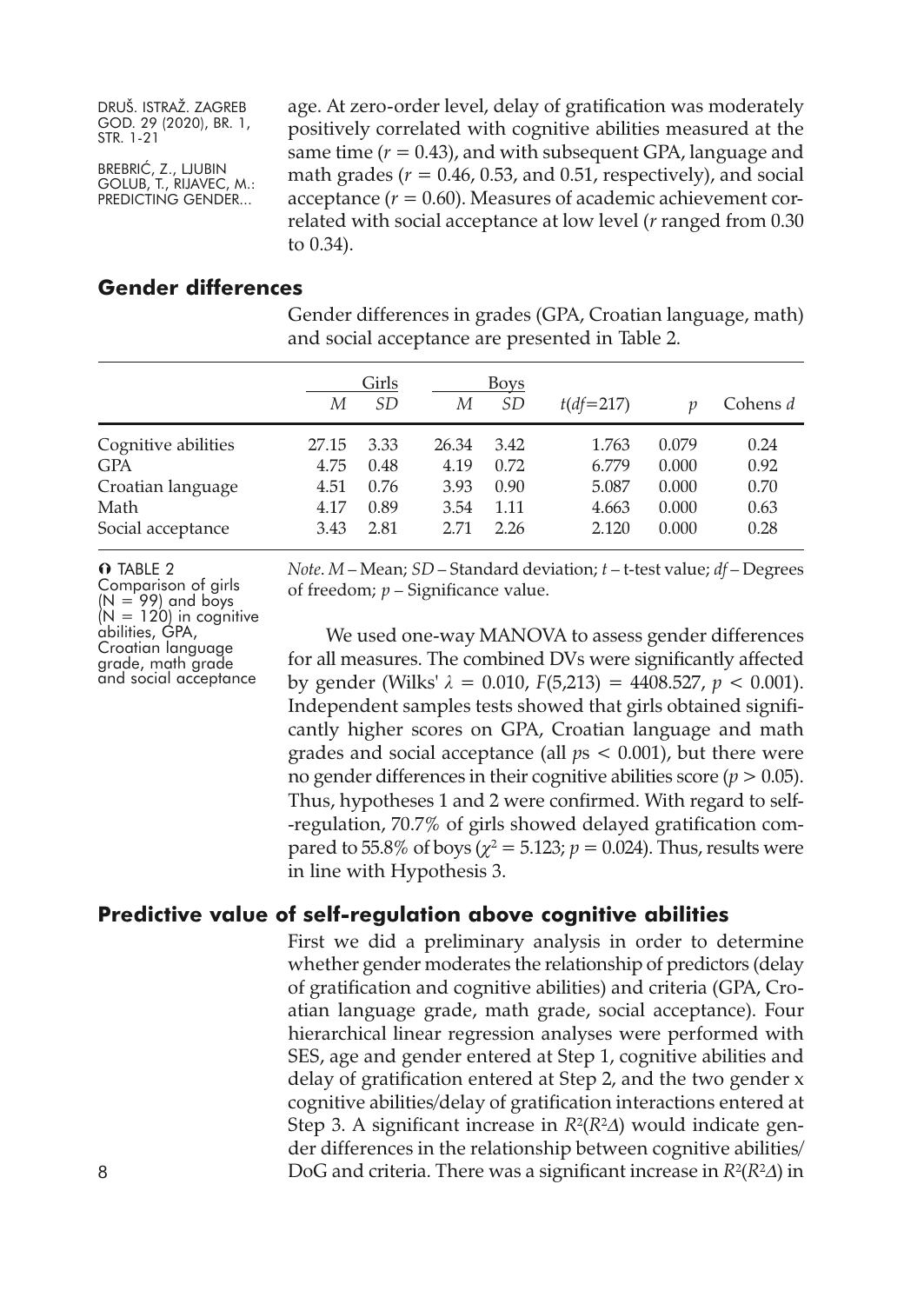BREBRIĆ, Z., LJUBIN GOLUB, T., RIJAVEC, M.: PREDICTING GENDER...

**U** TABLE 3<br>Summary of hie-

rarchical regression<br>analyses for cognitive<br>abilities and delay of

the third step for GPA ( $F\Delta(2,211) = 3.052$ ,  $p = 0.049$ ), marginally significant increase for social acceptance (*F*∆(2,211) = 2.857, *p* = 0.060) and there was no significant increase in *R*2(*R*2∆) for the Croatian language grade ( $F\Delta(2,211) = 2.369$ ,  $p = 0.096$ ) and math grades( $FA(2,211) = 0.330$ ,  $p = 0.719$ ). Since interactions were found for GPA and were marginal for social acceptance, indicating that gender interacts with predictors in predicting these outcomes, we performed hierarchical regression analyses for boys and girls separately, with age and SES as control variables entered at Step 1 and cognitive abilities at Step 2. Delay of gratification was entered at Step 3, in order to assess the incremental role of DoG over and above cognitive abilities (Tables 3 and 4).

| gratification measured                                                                                                      | $\mu$ and $\sigma$ and $\mu$ .    |           |                                                           |          |                                                    |           |                                                 |          |  |
|-----------------------------------------------------------------------------------------------------------------------------|-----------------------------------|-----------|-----------------------------------------------------------|----------|----------------------------------------------------|-----------|-------------------------------------------------|----------|--|
| at preschool age<br>predicting academic<br>achievement, grades<br>and social accept-<br>ance in elementary<br>school – boys | GPA<br>$R^2$<br>Change<br>$\beta$ |           | Croatian<br><u>language</u><br>$R^2$<br>Change<br>$\beta$ |          | <u>Math</u><br>R <sup>2</sup><br>Change<br>$\beta$ |           | Social<br>acceptance<br>$R^2$<br>Change $\beta$ |          |  |
| Step 1                                                                                                                      | $0.19**$                          |           | $0.08**$                                                  |          | $0.11**$                                           |           | 0.00                                            |          |  |
| Age                                                                                                                         |                                   | $-0.40**$ |                                                           | $-0.20*$ |                                                    | $-0.28**$ |                                                 | 0.02     |  |
| <b>SES</b>                                                                                                                  |                                   | $0.24**$  |                                                           | $0.23*$  |                                                    | $0.22*$   |                                                 | $-0.00$  |  |
| Step 2                                                                                                                      | $0.10**$                          |           | $0.11**$                                                  |          | $0.11**$                                           |           | $0.10**$                                        |          |  |
| Age                                                                                                                         |                                   | $-0.42**$ |                                                           | $-0.21*$ |                                                    | $-0.30**$ |                                                 | 0.01     |  |
| <b>SES</b>                                                                                                                  |                                   | $0.21**$  |                                                           | $0.20*$  |                                                    | $0.19*$   |                                                 | $-0.03$  |  |
| Cognitive abilities                                                                                                         |                                   | $0.32**$  |                                                           | $0.34**$ |                                                    | $0.34**$  |                                                 | $0.32**$ |  |
| Step 3                                                                                                                      | $0.11**$                          |           | $0.17**$                                                  |          | $0.11**$                                           |           | $0.29**$                                        |          |  |
| Age                                                                                                                         |                                   | $-0.38**$ |                                                           | $-0.16*$ |                                                    | $-0.26**$ |                                                 | 0.07     |  |
| <b>SES</b>                                                                                                                  |                                   | $0.20**$  |                                                           | $0.19*$  |                                                    | $0.18*$   |                                                 | $-0.04$  |  |
| Cognitive abilities                                                                                                         |                                   | $0.18*$   |                                                           | $0.17*$  |                                                    | $0.20*$   |                                                 | 0.09     |  |
| Delay of gratification                                                                                                      |                                   | $0.36**$  |                                                           | $0.44**$ |                                                    | $0.37**$  |                                                 | $0.59**$ |  |
| R                                                                                                                           | $0.63**$                          |           | $0.60**$                                                  |          | $0.58**$                                           |           | $0.63**$                                        |          |  |
| Adj. $R^2$                                                                                                                  | $0.38**$                          |           | $0.33**$                                                  |          | $0.31**$                                           |           | $0.37**$                                        |          |  |
| F(4/115)                                                                                                                    | 19.28**                           |           | $15.72**$                                                 |          | $14.44**$                                          |           | $18.58**$                                       |          |  |

\**p <* 0.05; \*\**p <* 0.01

Cognitive abilities at age 6 were a significant predictor of academic achievement at age 10 to 12 for both boys and girls. In line with Hypothesis 4, in the boys' sample, delay of gratification at preschool age was related prospectively and incrementally over cognitive abilities, to both academic achievement and social acceptance. It explained 11% of unique variance of GPA, 17% of Croatian language grades, 11% of math grades, and 29% of unique variance of social acceptance. In the girls' sample, DoG explained 5% of incremental variance of Croatian language grades, 9% of math grades, and 32% of social acceptance, but had no incremental power for GPA (see 9 Tables 3 and 4).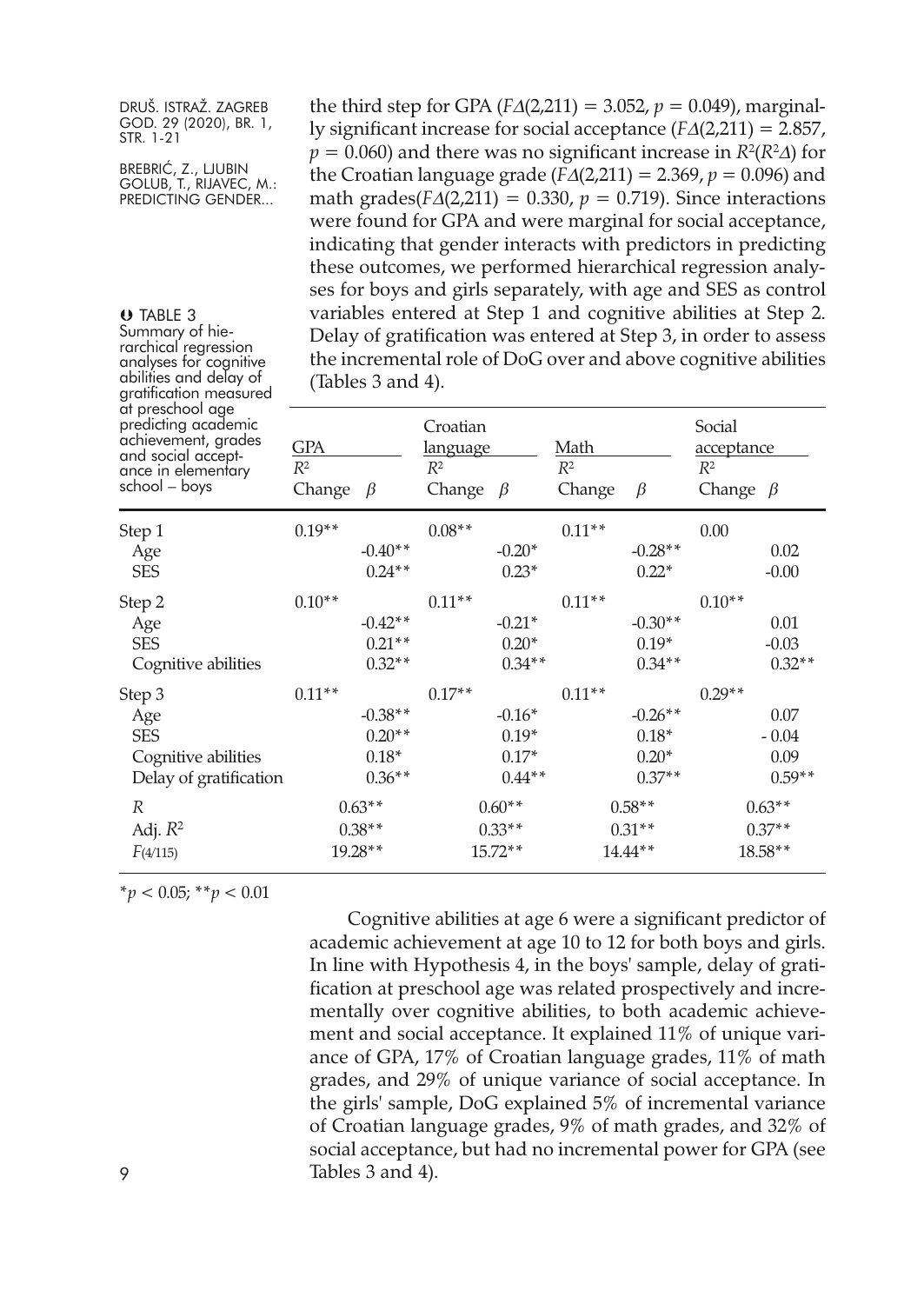| Summary of<br>hierarchical regression<br>analyses for cognitive<br>abilities and delay of<br>gratification measured          |                               |           |                                                        |           |                                |           |                                                 |           |
|------------------------------------------------------------------------------------------------------------------------------|-------------------------------|-----------|--------------------------------------------------------|-----------|--------------------------------|-----------|-------------------------------------------------|-----------|
| at preschool age<br>predicting academic<br>achievement, grades<br>and social accept-<br>ance in elementary<br>school – girls | <b>GPA</b><br>$R^2$<br>Change | $\beta$   | Croatian<br><u>language</u><br>$R^2$<br>Change $\beta$ |           | <u>Math</u><br>$R^2$<br>Change | $\beta$   | Social<br>acceptance<br>$R^2$<br>Change $\beta$ |           |
| Step 1                                                                                                                       | 0.06                          |           | $0.08*$                                                |           | $0.08*$                        |           | 0.05                                            |           |
| Age                                                                                                                          |                               | $-0.19$   |                                                        | $-0.04$   |                                | $-0.24*$  |                                                 | 0.15      |
| <b>SES</b>                                                                                                                   |                               | $0.20*$   |                                                        | $0.29**$  |                                | 0.19      |                                                 | 0.14      |
| Step 2                                                                                                                       | $0.30**$                      |           | $0.30**$                                               |           | $0.27**$                       |           | 0.02                                            |           |
| Age                                                                                                                          |                               | $-0.22*$  |                                                        | $-0.07$   |                                | $-0.27**$ |                                                 | 0.15      |
| <b>SES</b>                                                                                                                   |                               | 0.09      |                                                        | 0.17      |                                | 0.08      |                                                 | 0.12      |
| Cognitive abilities                                                                                                          |                               | $0.56**$  |                                                        | $0.56**$  |                                | $0.53**$  |                                                 | 0.13      |
| Step 3                                                                                                                       | 0.02                          |           | $0.05**$                                               |           | $0.09**$                       |           | $0.32**$                                        |           |
| Age                                                                                                                          |                               | $-0.21*$  |                                                        | $-0.06$   |                                | $-0.26**$ |                                                 | $0.17*$   |
| <b>SES</b>                                                                                                                   |                               | 0.07      |                                                        | 0.15      |                                | 0.05      |                                                 | 0.07      |
| Cognitive abilities                                                                                                          |                               | $0.49**$  |                                                        | $0.44**$  |                                | $0.37**$  |                                                 | $-0.17$   |
| Delay of gratification                                                                                                       |                               | 0.16      |                                                        | $0.25**$  |                                | $0.35**$  |                                                 | $0.65**$  |
| R                                                                                                                            |                               | $0.62**$  |                                                        | $0.65**$  |                                | $0.66**$  |                                                 | $0.63**$  |
| Adj. $R^2$                                                                                                                   |                               | $0.35**$  |                                                        | $0.40**$  | $0.41**$                       |           | $0.37**$                                        |           |
| F(4/94)                                                                                                                      |                               | $14.33**$ |                                                        | $17.26**$ |                                | 17.80**   |                                                 | $15.21**$ |

\**p <* 0.05; \*\**p <* 0.01

TABLE 4

## **Self-regulation as mediating variable between gender and academic achievement and social acceptance**

Further, we tested whether gender differences in children's elementary school achievement and social acceptance were mediated by the delay of gratification measured at preschool age. The mediation models depicting relations between gender, delay of gratification and indicators of school achievement and social acceptance are presented in Figure 1.

Figure 1 A shows the results of the mediation model with gender as an independent variable, delay of gratification as mediator and GPA as the dependent variable. Since 95% confidence interval did not contain zero, the results indicated that delay of gratification mediated the relation between gender and GPA (indirect effect =  $0.871$ , SE =  $0.393$ , 95% CI [0.043, 1.413]). Mediation was full since the direct effect was not significant (c'-path).

Figure 1 B shows the results of the mediation model with gender as an independent variable, delay of gratification as mediator and Croatian language grade as the dependent vari-10 able. Results indicated that delay of gratification significantly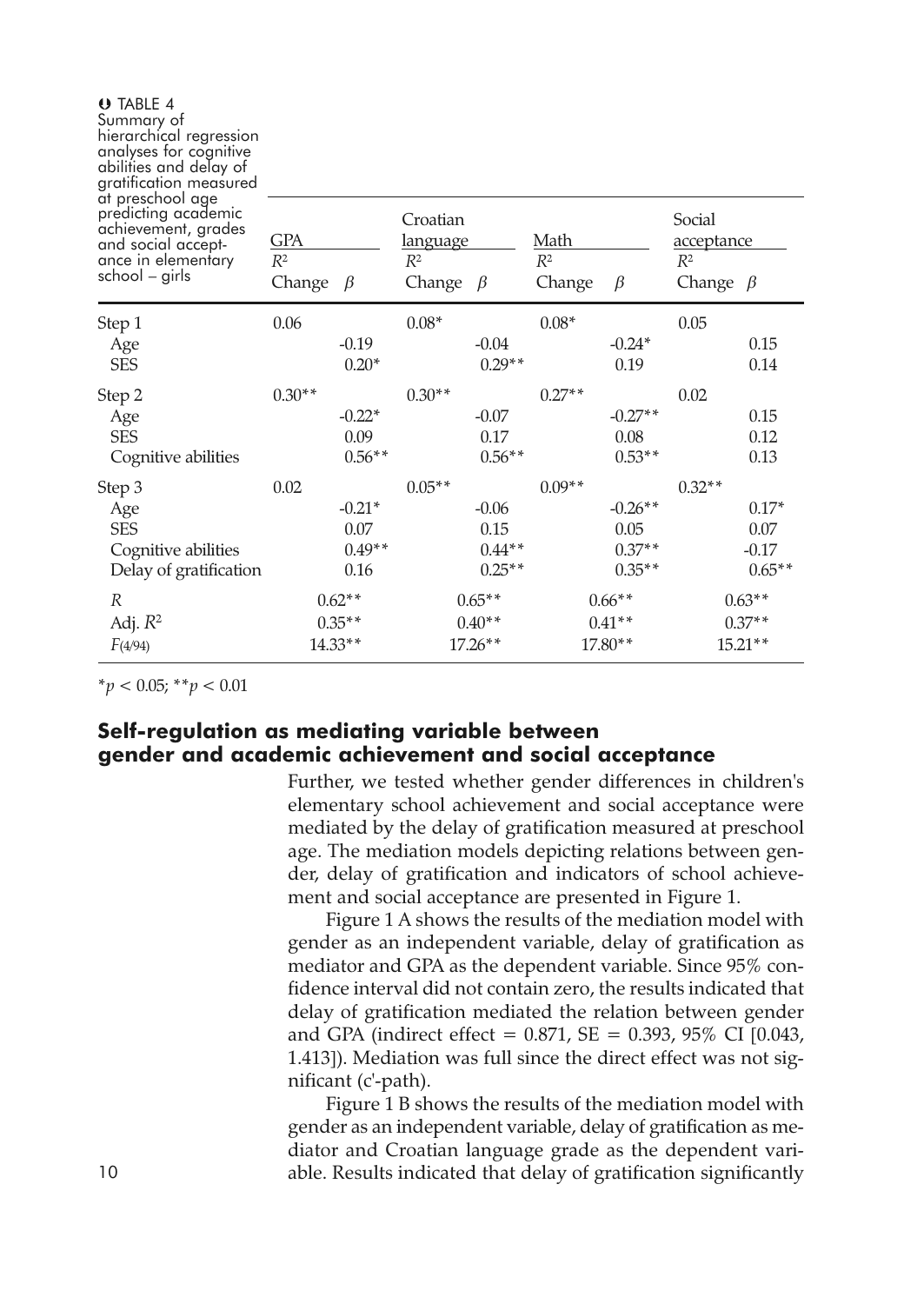BREBRIĆ, Z., LJUBIN GOLUB, T., RIJAVEC, M.: PREDICTING GENDER...

partially mediated the relation between gender and Croatian language grade (indirect effect =  $0.128$ , SE =  $0.059$ ,  $95\%$  CI  $[0.021$ , 0.253]). Similarly, DoG partially mediated the relation between gender and math grade (indirect effect  $= 0.195 SE = 0.089,95\%$ CI [0.359, 0.375]) (Figure 1 C) and also between gender and social acceptance (indirect effect =  $0.230$  SE =  $0.104$ ,  $95\%$  CI [0.034, 0.444]) (Figure 1 D).



## **DISCUSSION**

The present findings extend past research on the role of delay of gratification measured at preschool age as predictor of subsequent academic achievement and social acceptance in elementary school. As hypothesized, delay of gratification predicted subsequent academic achievement in elementary school above cognitive abilities and skills as assessed with SRT. DoG uniquely explained 11% to 17% of variance in academic achievement for boys and 5% to 9% for girls. These results are in line with previous studies that reported positive relationship between delay of gratification and academic achievement (e.g., Shoda et al., 1990; Duckworth et al., 2013). However, this study is the first outside the US to reveal that DoG, is related incrementally and prospectively to academic com-11 **petence beyond cognitive abilities and skills.**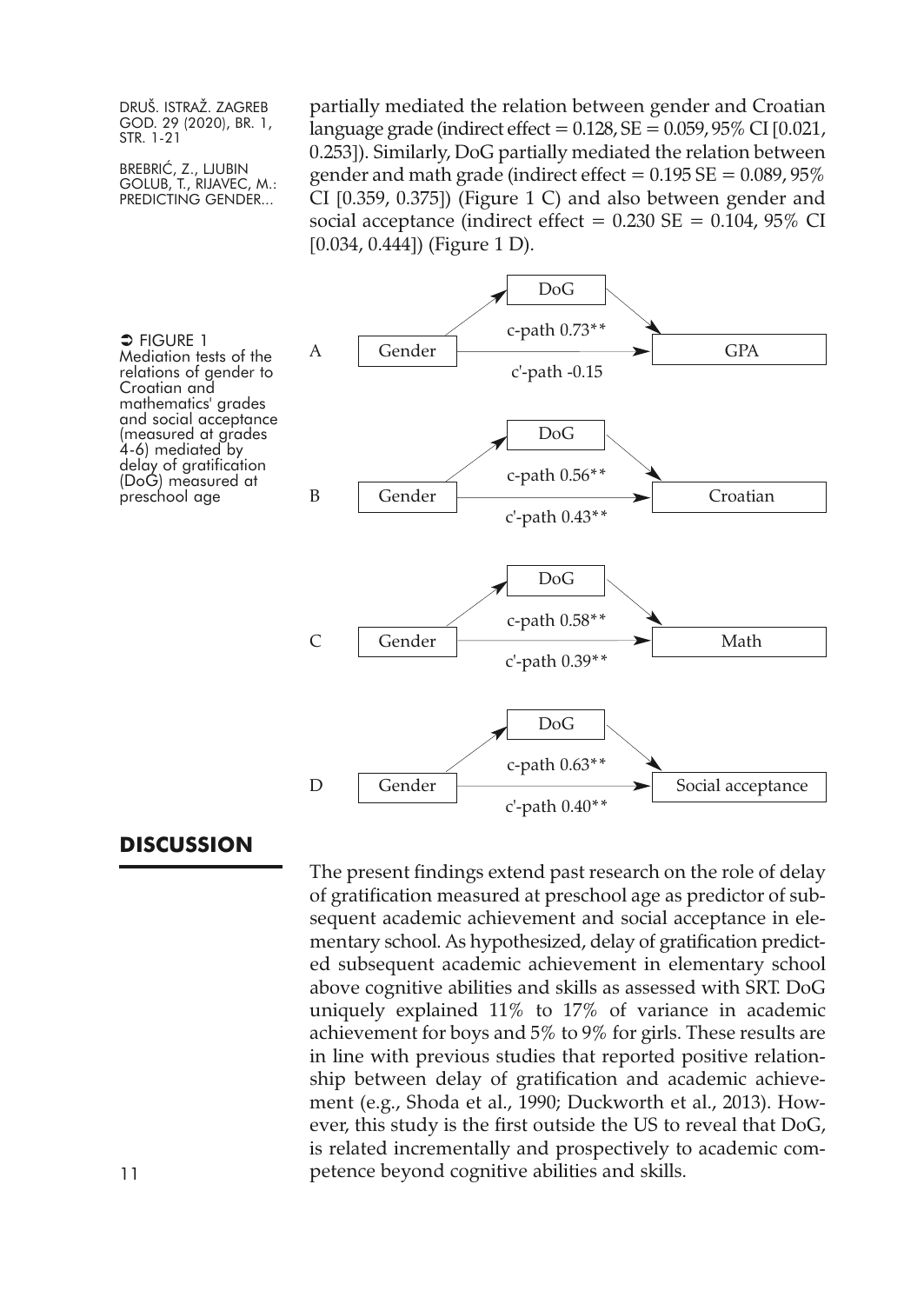BREBRIĆ, Z., LJUBIN GOLUB, T., RIJAVEC, M.: PREDICTING GENDER...

Also, some gender differences in the prospective role of self-regulation in academic success were observed. In boys, self-regulation was incrementally and prospectively related both to GPA and grades in major subjects, i.e., Croatian language and mathematics, while in girls it was related only to grades in major subjects but not to GPA. These results suggest that although self-regulation is important for both genders, it has a stronger role in regard to the academic achievement of boys than girls. Namely, GPA reflects the grades of all subjects, both those more difficult to master (as maths and language) as well as those less difficult (such as music, art and physical education). It seems that self-regulation for girls makes a difference only in studying more difficult subjects, while self-regulation for boys is important for success in all subjects. It may well be that complying with school obligations in the early elementary school period is harder for boys than for girls and seeks more self-regulation than boys on average have. Namely, previous studies reported that boys have a lower level of DoG in comparison to girls (Matthews, Ponitz, & Morrison, 2009).

This study is also the first to reveal that delay of gratification is related incrementally and prospectively to social acceptance beyond cognitive competencies. DoG was found to be even more important for subsequent social acceptance than for academic achievement, for both boys and girls, explaining 29% and 32% of unique variance, respectively. Thus, this study showed that developed self-regulatory ability in a preschool period facilitates children's ability to manage social relationships subsequently in elementary school. This result is in line with the research (Mischel et al., 1988) finding that delay behavior at age 4 or 5 predicted a set of social competencies and stress tolerance in adolescence. However, the present study helps to disentangle the role of cognitive abilities vs. delay ability in social competencies. In the sample of boys, preschool cognitive abilities lost their predictive power after including DoG in the analysis, suggesting that higher preschool cognitive abilities are related to higher social competence only due to shared variance with DoG. For girls, only DoG was the relevant variable for social competence. This result may suggest the more important role of neurocognitive development in boys compared to girls in this developmental period. Since the essential components for effective delay are the ability to divert attention, mentally transform rewards, and purposefully distract oneself from the stress of the situation while maintaining the necessary goal-directed behavior (e.g., Mischel, 1983), it seems that some or all of these components are also 12 essential for successful social acceptance.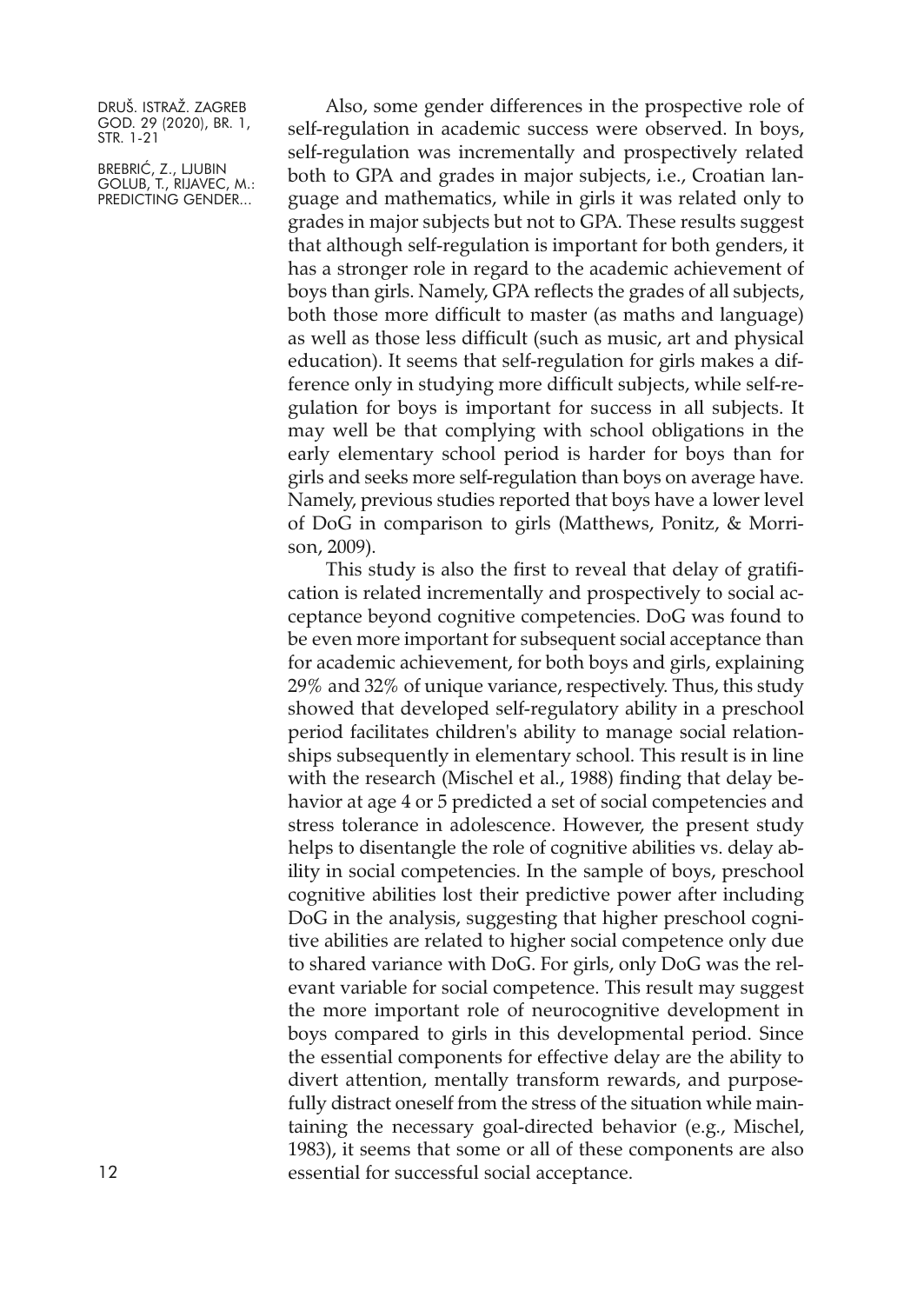BREBRIĆ, Z., LJUBIN GOLUB, T., RIJAVEC, M.: PREDICTING GENDER...

It is also worth noting that examining the influence of childrens' preschool DoG on their academic and social success in the early elementary school period is especially relevant to children's ongoing social development. Having social skills that result in being accepted by peers is a valuable social competence needed to build a supportive social network which can motivate students to engage in learning activities (Wentzel & Watkins, 2002), and is a valuable precursor for the social skills children will use later in life.

As hypothesized and in line with previous studies (e.g., Halpern, 1992), this study revealed that girls and boys did not differ in their preschool cognitive abilities. Also in line with hypotheses and previous studies (e.g., Šimić Šašić et al., 2011), the study showed that later in elementary school, girls had higher grades in Croatian language and math, higher GPA and better social acceptance. Furthermore, as reported in previous research (Silverman, 2003), more girls than boys at preschool age were able to delay gratification. Extending previous research, the present study investigated gender differences in school achievement and social acceptance taking into account students' self-regulation at the preschool age of 6. The results revealed that gender differences in academic achievement and social acceptance in 4th to 6th grades were explained by gender differences in the delay of gratification measured at preschool age. Girls had higher delay ability at the preschool age, which resulted in higher overall academic success, better Croatian language and math grades and better social acceptance later in elementary school. Gender differences in GPA were fully explained, and gender differences in the Croatian grade, math grade and social acceptance partially explained by gender differences in delay of gratification measured at preschool age. Partial mediation suggests that there are some other gender related differences, i.e. other factors than higher DoG in girls due to which girls have higher social acceptance and better grades. Better social acceptance in girls may be also caused by several factors enabling better development of social competencies, such as better ability to recognize facial expressions, higher developmental/neurological maturation, better socialization, more tolerant and agreeable personality, etc. Research on gender differences has shown that in many situations women are somewhat better at recognizing emotions than men (e.g., Kret & De Gelder, 2012; McClure, 2000). Girls are found to have higher positive affect (Olino, Durbin, Klein, Hayden, & Dyson, 2013) and affiliative components of extraversion, such as warmth and sociability and are also found to have higher self-control (Duckworth et al., 2013).

Also in line with previous studies, this study found that girls have higher self-regulation at preschool age (Matthews 13 et al., 2009). More studies are needed to conclude which fac-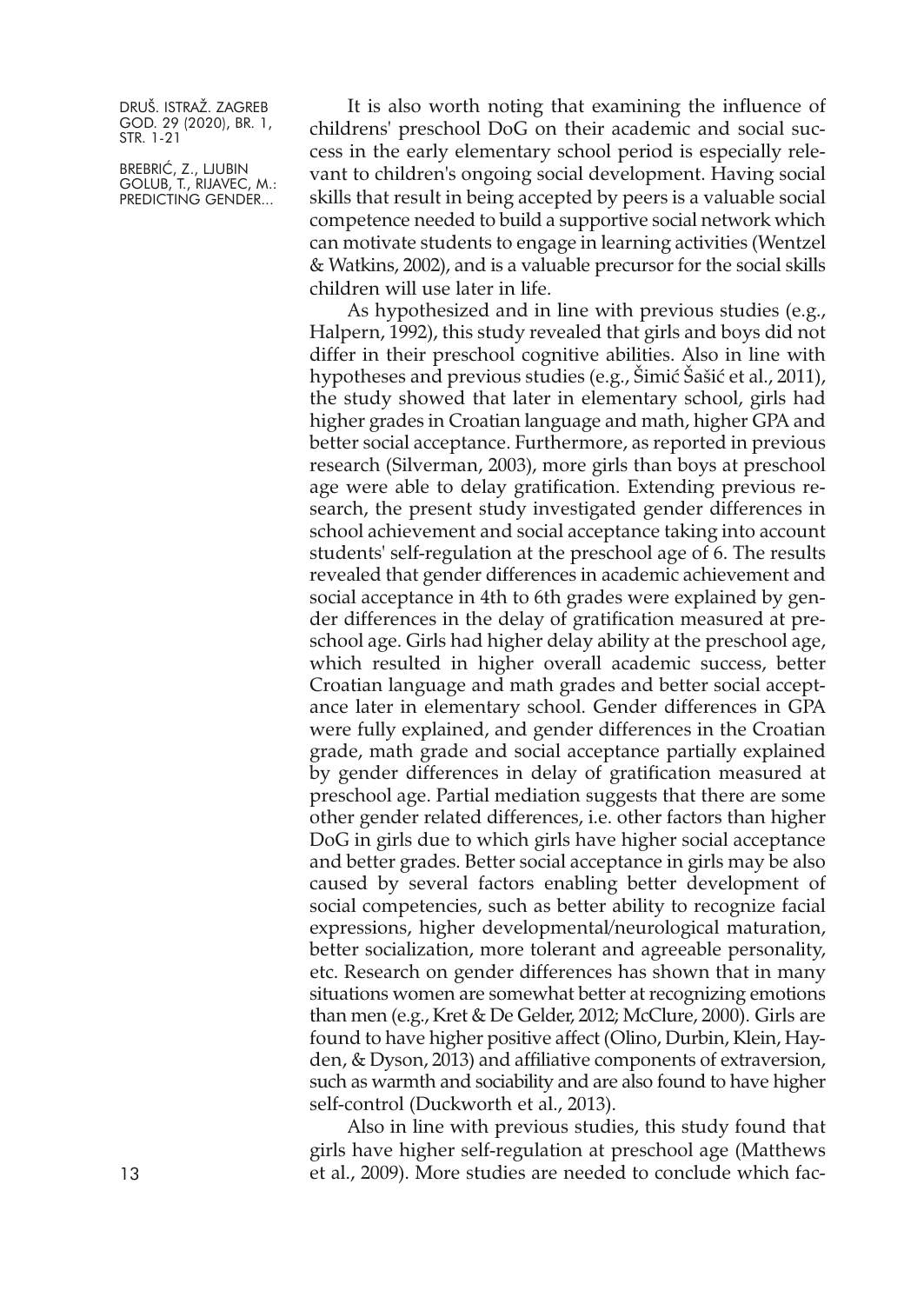BREBRIĆ, Z., LJUBIN GOLUB, T., RIJAVEC, M.: PREDICTING GENDER...

tors contribute to the development of gender differences in self-regulation and consequently school achievement and social acceptance, including the roles of culture, family, and school.

The study also found moderate correlation between delay of gratification and cognitive competencies at age 6. This is in line with other recent literature showing both cross-sectional and longitudinal association between higher levels of intelligence and higher levels of self-control in children (e.g., Meldrum, Petkovsek, Boutwell, & Young, 2017), suggesting overlap between some cognitive competencies related to delay ability and cognitive abilities.

The study also revealed an association of low-to-moderate level (rs ranging from 0.30 to 0.34) between academic success and social acceptance by peers in elementary school. As suggested in literature, the association between social acceptance in the classroom and academic success is likely the result of reciprocal processes. Higher achieving students may be perceived by peers as more socially desirable and thus may have a better chance of being accepted (Hughes & Zhang, 2007). On the other hand, those who are more accepted by peers are more likely to have peer support in the classroom and in academic tasks, which may help them in academic achievement (Wentzel & Watkins, 2002; Steinberg, Dombusch, & Brown, 1992). In addition, it seems that high-achieving adolescent students are more likely to make friendship ties to other high- -achieving students (Flashman, 2012), thus pointing to the tendency of responding to changes in academic achievement by changing friendship ties. This study supports the idea of the association between social acceptance and academic achievement as early as in the elementary school period.

It should also be noted that there are various aspects of self-regulation, and authors differ between temperamental effortful control and executive functions (Neuenschwander et al., 2012), with each having some specific relationship with adaptation to school. Delay of gratification seems to be related to temperamental effortful control and has an impact on school grades due to better learning-related behavior based on self-control, such as studying, completing homework and behaving positively in the classroom (Duckworth, Quinn, & Tsukayama, 2012).

## **STRENGTHS AND LIMITATIONS**

This longitudinal study assessed the role of cognitive abilities and self-regulation at the preschool age for subsequent academic success and social acceptance in elementary school. Multiple outcomes were used as criteria, i.e. both academic success and social acceptance, while also taking into account variability in gender. This study revealed the predictive role 14 of preschool self-regulation for both academic success and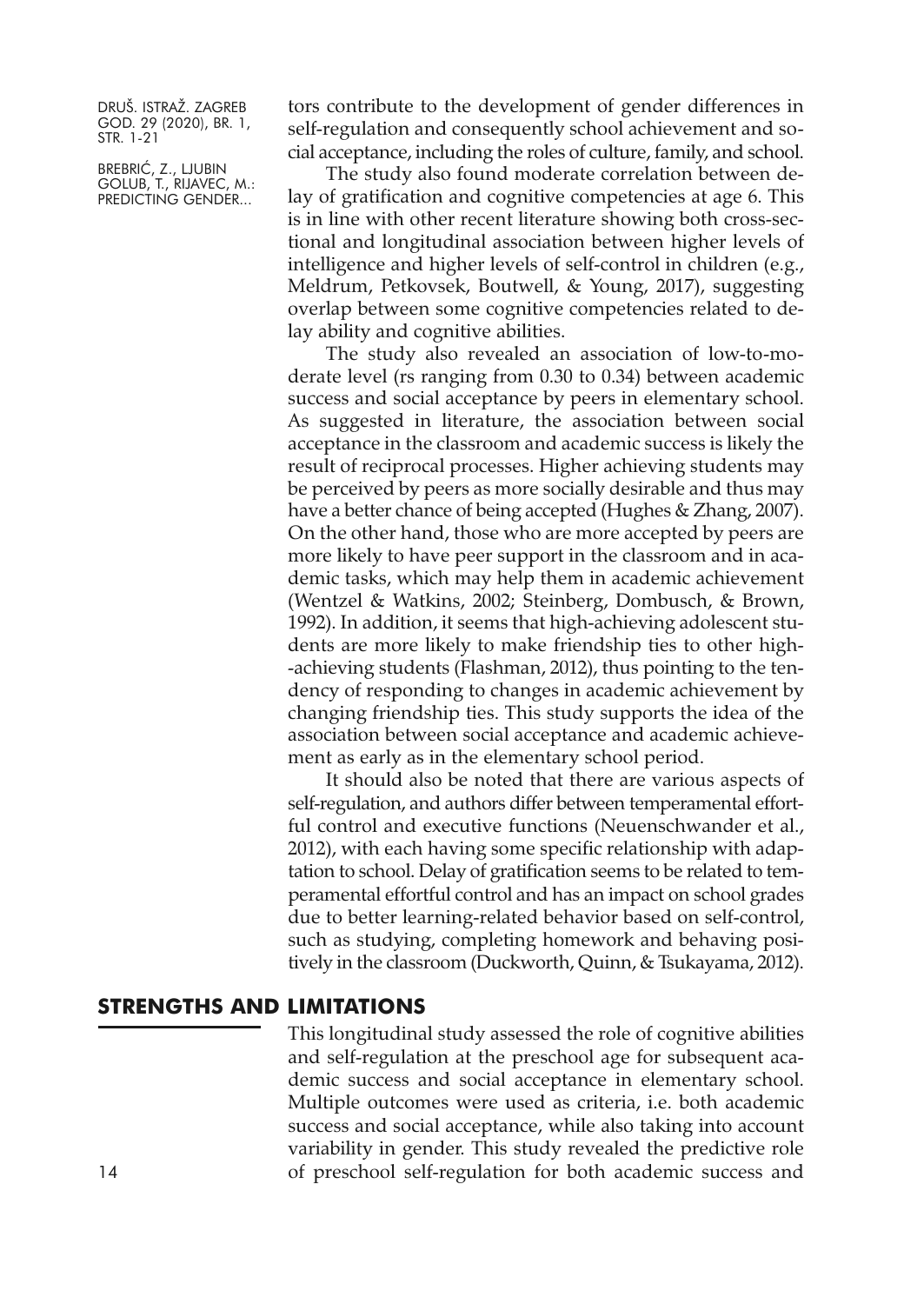BREBRIĆ, Z., LJUBIN GOLUB, T., RIJAVEC, M.: PREDICTING GENDER...

social acceptance in elementary school, beyond the role of cognitive abilities. In addition, it revealed that gender differences in academic success and social competencies favoring girls, may be at least partially explained by gender differences in self-regulation.

However, we must take these results with caution. Although they suggest the possibility of causal effect of cognitive abilities and self-regulation on academic success and social acceptance in elementary school, it is possible that cognitive abilities at the preschool age cause the ability to delay gratification, which then correlates with academic achievement at a later age. Future studies should address this issue.

Another limitation of the study is that social acceptance was assessed with peers' preferences, and future studies would benefit from using parents' or teachers' reports on students' social acceptance. Also, in addition to grades, students' academic achievement should be assessed by standardized achievement tests. Also, future research should use more geographically and socioeconomically diverse samples in order to provide generalization of the findings of the present study to larger populations of students.

It should be also kept in mind that this study did not use an intelligence test with an IQ measure, but rather assessed cognitive abilities and skills necessary for later successful learning. Therefore, one should be cautious when comparing this study to studies that used IQ as a measure of cognitive abilities. In addition, we used free lunch status as a proxy measure of SES. Although this measure is valid for the purpose of our study since it distinguishes those with low SES from all others, it does not differentiate those with average and above average SES.

## **PRACTICAL IMPLICATIONS**

More emphasis on prevention efforts to strengthen regulatory mechanisms during preschool age may be beneficial for both academic success and the social competence of children, and especially for boys. The delay of the gratification procedure can be used as a screening tool to measure students' aptitude in gratification delay and programs for young children could be created in order to help students (especially boys) to improve their self-regulation abilities.

## **REFERENCES**

Asher, S. R., & Hymel, S. (1981). Children's social competence and peer relations: Sociometric and behavioral assessment. In J. D. Wine & M. D. Smye (Eds.), *Social competence* (pp. 125–157). New York, NY: Guilford Press.

Ayduk, O., Mendoza-Denton, R., Mischel, W., Downey, G., Peake, P. 15 K., & Rodriguez, M. (2000). Regulating the interpersonal self: Stra-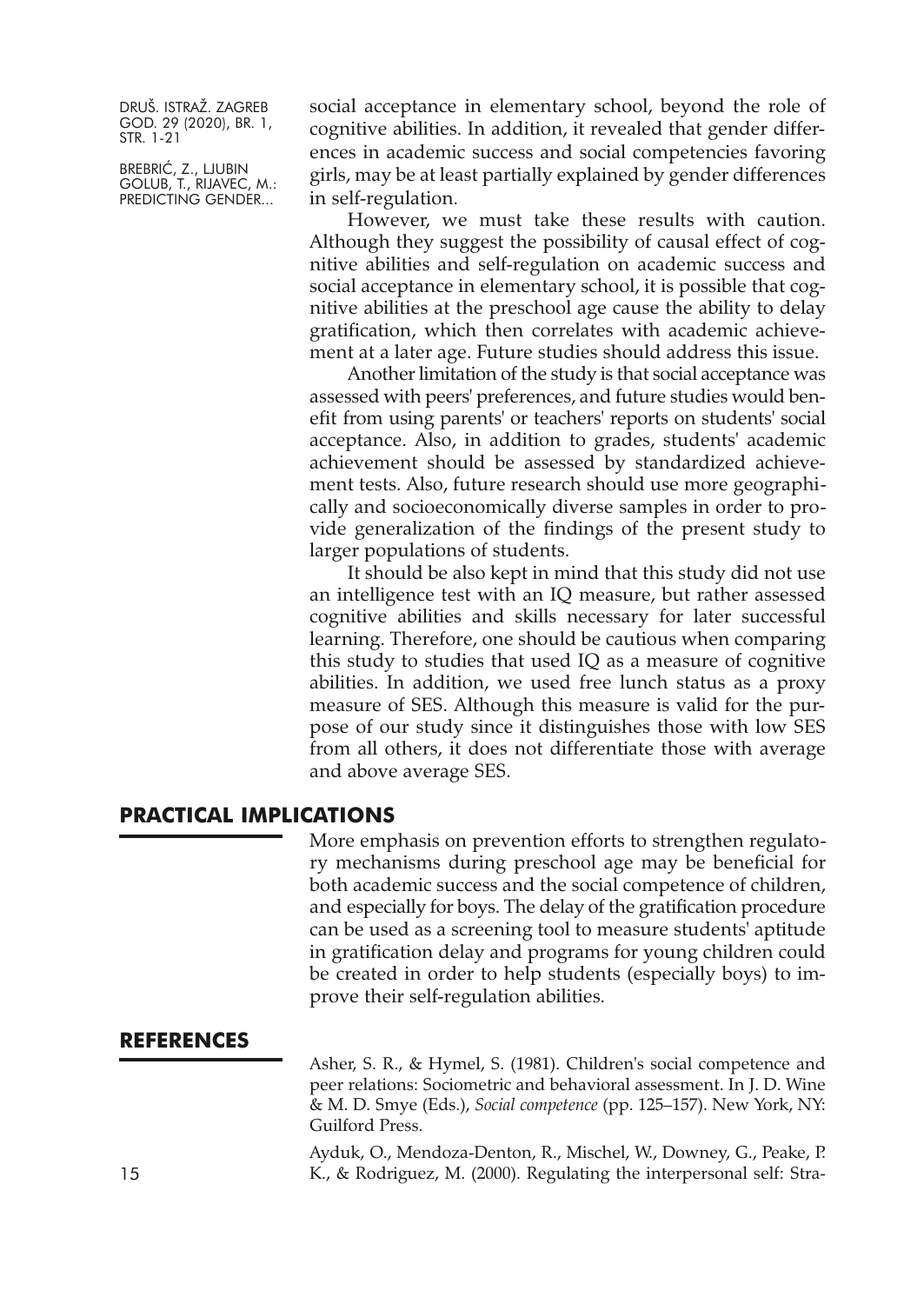BREBRIĆ, Z., LJUBIN GOLUB, T., RIJAVEC, M.: PREDICTING GENDER...

tegic self-regulation for coping with rejection sensitivity. *Journal of Personality and Social Psychology, 79*(5), 776–792. [https://doi.org/10.1037//](https://doi.org/10.1037//0022-3514.79.5.776) [0022-3514.79.5.776](https://doi.org/10.1037//0022-3514.79.5.776)

Babarović, T., Burušić, J., & Šakić, M. (2009). Uspješnost predviđanja obrazovnih postignuća učenika osnovnih škola Republike Hrvatske [Prediction of educational achievements of primary school pupils in the Republic of Croatia]. *Društvena istraživanja, 18*(4-5), 673–695. [https://](https://hrcak.srce.hr/42592) [hrcak.srce.hr/42592](https://hrcak.srce.hr/42592)

Baumeister, R. F. (2005). *The cultural animal: Human nature, meaning, and social life*. New York: Oxford University Press. [https://doi.org/10.](https://doi.org/10.1093/acprof:oso/9780195167030.001.0001) [1093/acprof:oso/9780195167030.001.0001](https://doi.org/10.1093/acprof:oso/9780195167030.001.0001)

Bellanti, C. J., & Bierman, K. L. (2000). Disentangling the impact of low cognitive ability and inattention on social behavior and peer relationships. *Journal of Clinical and Child Psychology, 29*(1), 66–75. [https://doi.](https://doi.org/10.1207/S15374424jccp2901_7) [org/10.1207/S15374424jccp2901\\_7](https://doi.org/10.1207/S15374424jccp2901_7)

Blair, C. (2002). School readiness: Integrating cognition and emotion in a neurobiological conceptualization of children's functioning at school entry. *American Psychologist, 57*(2), 111–127. [https://doi.org/10.](https://doi.org/10.1037/0003-066X.57.2.111) [1037/0003-066X.57.2.111](https://doi.org/10.1037/0003-066X.57.2.111)

Blair, C., Raver, C. C., & Finegood, E. D. (2016). Self-regulation and developmental psychopathology: Experiential canalization of brain and behavior. In D. Cicchetti (Ed.), *Developmental psychopathology: Developmental neuroscience* (pp. 484–522). John Wiley & Sons Inc. [https://doi.](https://doi.org/10.1002/9781119125556.devpsy213) [org/10.1002/9781119125556.devpsy213](https://doi.org/10.1002/9781119125556.devpsy213)

Bowlby, J. W., & McMullen, K. (2002). *At a crossroads: First results for the 18 to 20-year-old cohort of the youth in transition survey*. Hull, Quebec: Statistics Canada and Human Resources and Skills Development Canada.

Casey, B. J., Somerville, L. H., Gotlib, I. H., Ayduk, O., Franklin, N. T., Askren, M. K., … & Glover, G. (2011). Behavioral and neural correlates of delay of gratification 40 years later. *Proceedings of the National Academy of Sciences, 108*(36), 14998–15003. [https://doi.org/10.1073/](https://doi.org/10.1073/pnas.1108561108) [pnas.1108561108](https://doi.org/10.1073/pnas.1108561108)

Caspi, A., Elder, G. H., & Bem, D. J. (1987). Moving against the world: Life-course patterns of explosive children. *Developmental Psychology, 23*(2), 308–313. <https://doi.org/10.1037/0012-1649.23.2.308>

Coie, J. D., Dodge, K. A., & Coppotelli, H. (1982). Dimensions and types of social status: A cross-age perspective. *Developmental Psychology, 18*(4), 557–570. <https://doi.org/10.1037/0012-1649.18.4.557>

Cole, N. S. (1997). *The ETS gender study: How males and females perform in educational settings*. Princeton, NJ: Educational Testing Service.

Craggs, J. G. (2005). *Developing a coherent model of intelligence: A mechanism for understanding neurolinguistic processing*. (PhD Thesis). University of Georgia, Athens, Georgia. Available at [http://plaza.ufl.edu/](http://plaza.ufl.edu/jcraggs/Craggs_Jason_G_2005May_PhD.pdf) [jcraggs/Craggs\\_Jason\\_G\\_2005May\\_PhD.pdf](http://plaza.ufl.edu/jcraggs/Craggs_Jason_G_2005May_PhD.pdf)

Crockett, L., Losoff, M., & Peterson, A. C. (l984). The perceptions of the peer group and friendship in early adolescence. *Journal of Early* 16 *Adolescence, 4*(2), l55–181. <https://doi.org/10.1177/0272431684042004>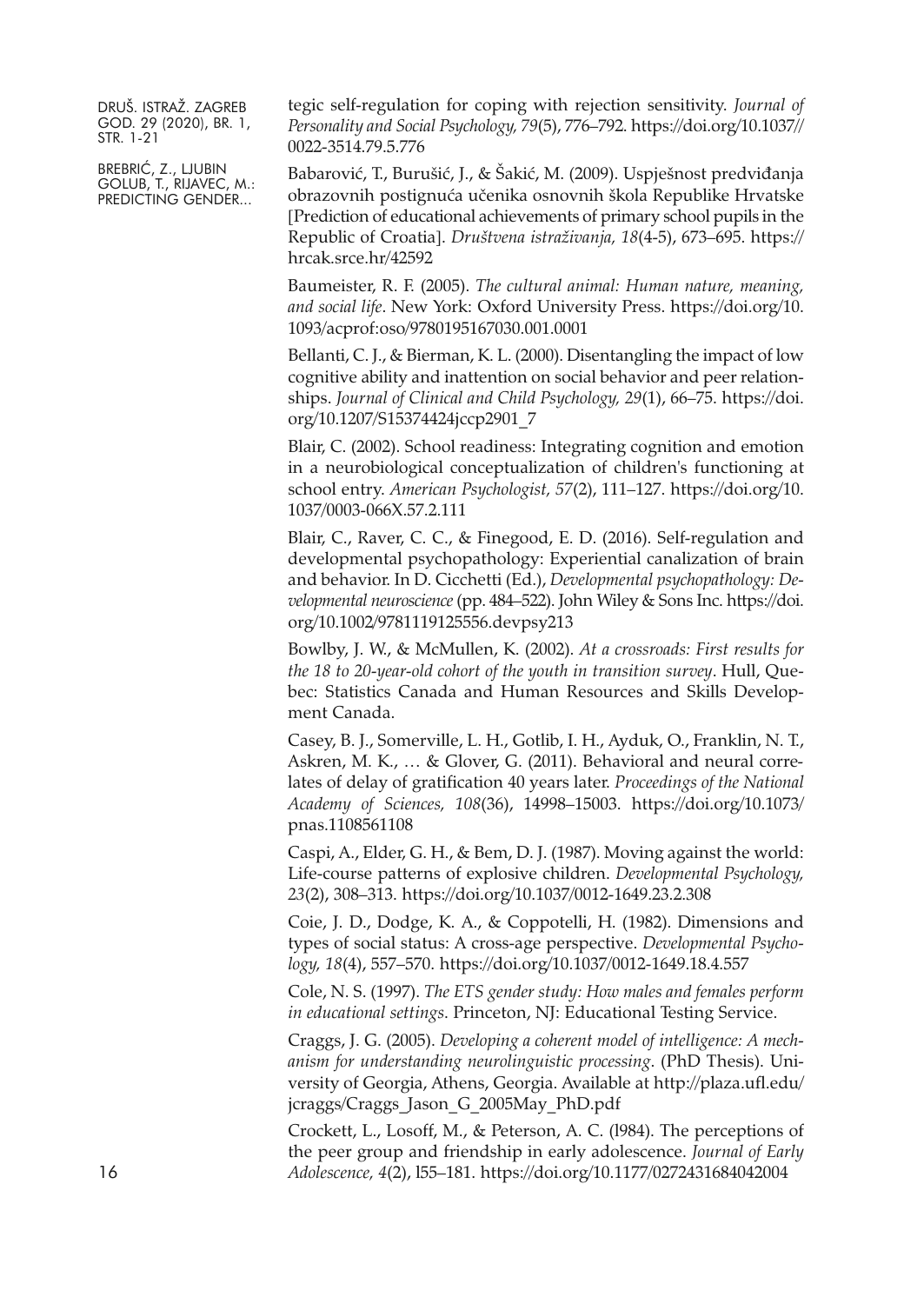BREBRIĆ, Z., LJUBIN GOLUB, T., RIJAVEC, M.: PREDICTING GENDER...

Czeschlik, T., & Rost, D. H. (1995). Sociometric types and children's intelligence. *British Journal of Developmental Psychology, 13*(2), 177–189. <https://doi.org/10.1111/j.2044-835X.1995.tb00672.x>

de Bruyn, E. H., & van den Boom, D. C. (2005). Interpersonal behavior, peer popularity, and self-esteem in early adolescence. *Social Development, 14*(4), 555–573. <https://doi.org/10.1111/j.1467-9507.2005.00317.x>

Deary, I. J., Strand, S., Smith, P., & Fernandes, C. (2007). Intelligence and educational achievement. *Intelligence, 35*(1), 13–21. [https://doi.org/10.](https://doi.org/10.1016/j.intell.2006.02.001) [1016/j.intell.2006.02.001](https://doi.org/10.1016/j.intell.2006.02.001)

Dodge, K. A., Coie, J. D., & Lynam, D. (2006). Aggression and antisocial behavior in youth. In W. Damon & R. M. Lerner (Series Eds.), & N. Eisenberg (Vol. Ed.), *Handbook of child psychology*: Vol. 3. Social, emotional, and personality development (6th ed., pp. 719–788). New York: Wiley. <https://doi.org/10.1002/9780470147658.chpsy0312>

Duckworth, A. L., & Seligman, M. F. P. (2006). Self-discipline gives girls the edge: Gender in self-discipline, grades, and test scores. *Journal of Educational Psychology, 98*(1), 198–208. [https://doi.org/10.1037/0022-](https://doi.org/10.1037/0022-0663.98.1.198) [0663.98.1.198](https://doi.org/10.1037/0022-0663.98.1.198)

Duckworth, A. L., Quinn, P. D., & Tsukayama, E. (2012). What no child left behind leaves behind: The roles of IQ and self-control in predicting standardized achievement test scores and report card grades. *Journal of Educational Psychology, 104*(2), 439–451. [https://doi.org/10.](https://doi.org/10.1037/a0026280) [1037/a0026280](https://doi.org/10.1037/a0026280)

Duckworth, A. L., Tsukayama, E., & Kirby, T. A. (2013). Is it really self- -control? Examining the predictive power of the delay of gratification task. *Personality and Social Psychology Bulletin, 39*(7), 843–855. [https://](https://doi.org/10.1177/0146167213482589) [doi.org/10.1177/0146167213482589](https://doi.org/10.1177/0146167213482589)

Ensminger, M. E., & Slusarcick, A. L. (1992). Paths to high school graduation or dropout: A longitudinal study of a first-grade cohort. *Sociology of Education, 65*(2), 95–113. <https://doi.org/10.2307/2112677>

Flashman, J. (2012). Academic achievement and its impact on friend dynamics. *Sociology of Education, 85*(1), 61–80. [https://doi.org/10.1177/](https://doi.org/10.1177/0038040711417014) [0038040711417014](https://doi.org/10.1177/0038040711417014)

Gailliot, M. T., Mead, N. L., & Baumeister, R. F. (2008). Self-control. In O. P. John, R. W. Robins, & L. A. Pervin (Eds.), *Handbook of personality: Theory and research* (3rd edn., pp. 472–491). New York, NY: Guilford Press.

Green, K. D., Forehand, R., Beck, H., & Vosk, B. (1980). An assessment of the relationship among measures of children's social competence and children's academic achievement. *Child Development, 51*(4), 1149–1156. <https://doi.org/10.2307/1129556>

Guralnick, M. J., & Groom, J. M. (1987). The peer relations of mildly delayed and nonhandicapped preschool children in mainstreamed play groups. *Child Development, 58*(6), 1556–1572. [https://doi.org/10.](https://doi.org/10.2307/1130695) [2307/1130695](https://doi.org/10.2307/1130695)

Halpern, D. (1992). *Sex differences in cognitive abilities*. Hillsdale, NJ: 17 Erlbaum.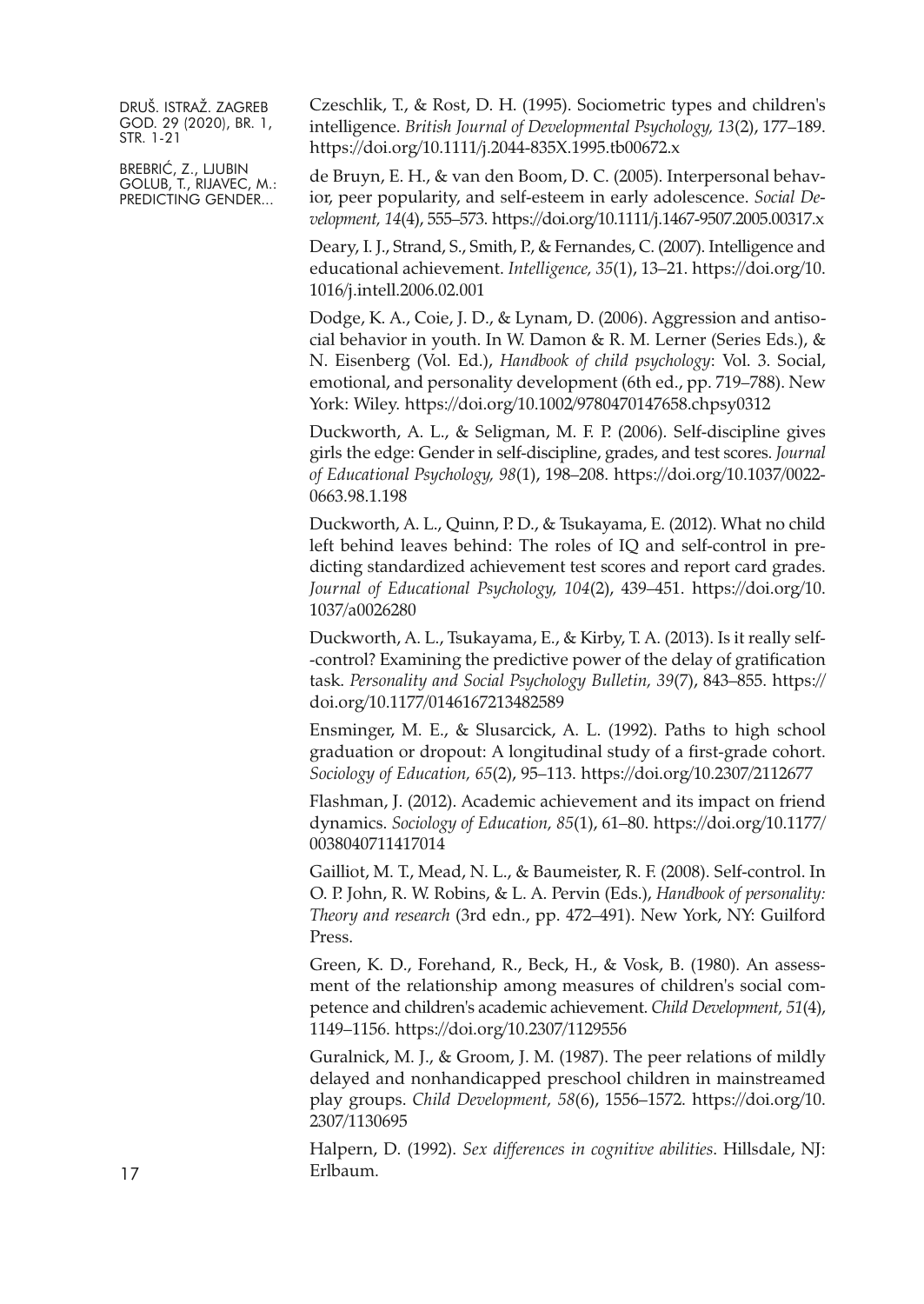BREBRIĆ, Z., LJUBIN GOLUB, T., RIJAVEC, M.: PREDICTING GENDER...

Hyde, J. S. (1990). Meta-analysis and the psychology of gender differences. *Signs: Journal of Women in Culture and Society, 16*(1), 55–73. <https://doi.org/10.1086/494645>

Hughes, J. N., & Zhang, D. (2007). Effects of the structure of classmates' perceptions of peers' academic abilities on children's perceived cognitive competence, peer acceptance, and engagement. *Journal of Contemporary Educational Psychology, 32*(3), 400–419. [https://doi.org/10.](https://doi.org/10.1016/j.cedpsych.2005.12.003) [1016/j.cedpsych.2005.12.003](https://doi.org/10.1016/j.cedpsych.2005.12.003)

Kopp, C. B., Baker, B. L., & Brown, K. W. (1992). Social skills and their correlates: Preschoolers with developmental delays. *American Journal of Mental Retardation, 96*(4), 557–566.

Kret, M. E., & De Gelder, B. (2012). A review on sex differences in processing emotional signals. *Neuropsychologia, 50*(7), 1211–1221. [https://](https://doi.org/10.1016/j.neuropsychologia.2011.12.022) [doi.org/10.1016/j.neuropsychologia.2011.12.022](https://doi.org/10.1016/j.neuropsychologia.2011.12.022)

Kuzman, M., Pavić Šimetin, I., & Pejnović Franelić, I. (2012). *Ponašanje u vezi sa zdravljem u djece školske dobi 2009/2010.* [*The health behaviour in school-aged children*]. Zagreb: Hrvatski zavod za javno zdravstvo.

Lemerise, E. A. (1997). Patterns of peer acceptance, social status, and social reputation in mixed-age preschool and primary classrooms. *Merrill-Palmer Quarterly, 43*(2), 199–218.

Lê-Scherban, F., Diez Roux A. V., Li, Y., & Morgenstern, H. (2014). Does academic achievement during childhood and adolescence benefit later health? *Annals of Epidemiology, 24*(5), 344–355. [https://doi.](https://doi.org/10.1016/j.annepidem.2014.02.008) [org/10.1016/j.annepidem.2014.02.008](https://doi.org/10.1016/j.annepidem.2014.02.008)

Matthews, J. S., Ponitz, C. C., & Morrison, F. J. (2009). Early gender differences in self-regulation and academic achievement. *Journal of Educational Psychology, 101*(3), 689–704. <https://doi.org/10.1037/a0014240>

McClelland, M. M., & Cameron, C. E. (2011). Self-regulation and academic achievement in elementary school children. *New Directions for Child and Adolescent Development, 2011*(133), 29–44. [https://doi.org/10.](https://doi.org/10.1002/cd.302) [1002/cd.302](https://doi.org/10.1002/cd.302)

McClelland, M. M., & Wanless, S. B. (2012). Growing up with assets and risks: The importance of self-regulation for academic achievement. *Research in Human Development, 9*(4), 278–297. [https://doi.org/10.1080/](https://doi.org/10.1080/15427609.2012.729907) [15427609.2012.729907](https://doi.org/10.1080/15427609.2012.729907)

McClelland, M. M., Cameron, C. E., Connor, C. M., Farris, C. L., Jewkes, A. M., & Morrison, F. J. (2007). Links between behavioral regulation and preschoolers' literacy, vocabulary and math skills. *Developmental Psychology, 43*(4), 947–959. <https://doi.org/10.1037/0012-1649.43.4.947>

McClure, E. B. (2000). A meta-analytic review of sex differences in facial expression processing and their development in infants, children, and adolescents. *Psychological Bulletin, 126*(3), 424–453. [https://doi.org/10.](https://doi.org/10.1037/0033-2909.126.3.424) [1037/0033-2909.126.3.424](https://doi.org/10.1037/0033-2909.126.3.424)

Meldrum, R. C., Petkovsek, M. A., Boutwell, B. B., & Young, J. T. N. (2017). Reassessing the relationship between general intelligence and self-control in childhood. *Intelligence, 60,* 1–9. [https://doi.org/10.1016/](https://doi.org/10.1016/j.intell.2016.10.005) [j.intell.2016.10.005](https://doi.org/10.1016/j.intell.2016.10.005)

Metcalfe, J., & Mischel, W. (1999). A hot/cool-system analysis of delay of gratification: Dynamics of willpower. *Psychological Review, 106*(1), 18 3–19. <https://doi.org/10.1037/0033-295X.106.1.3>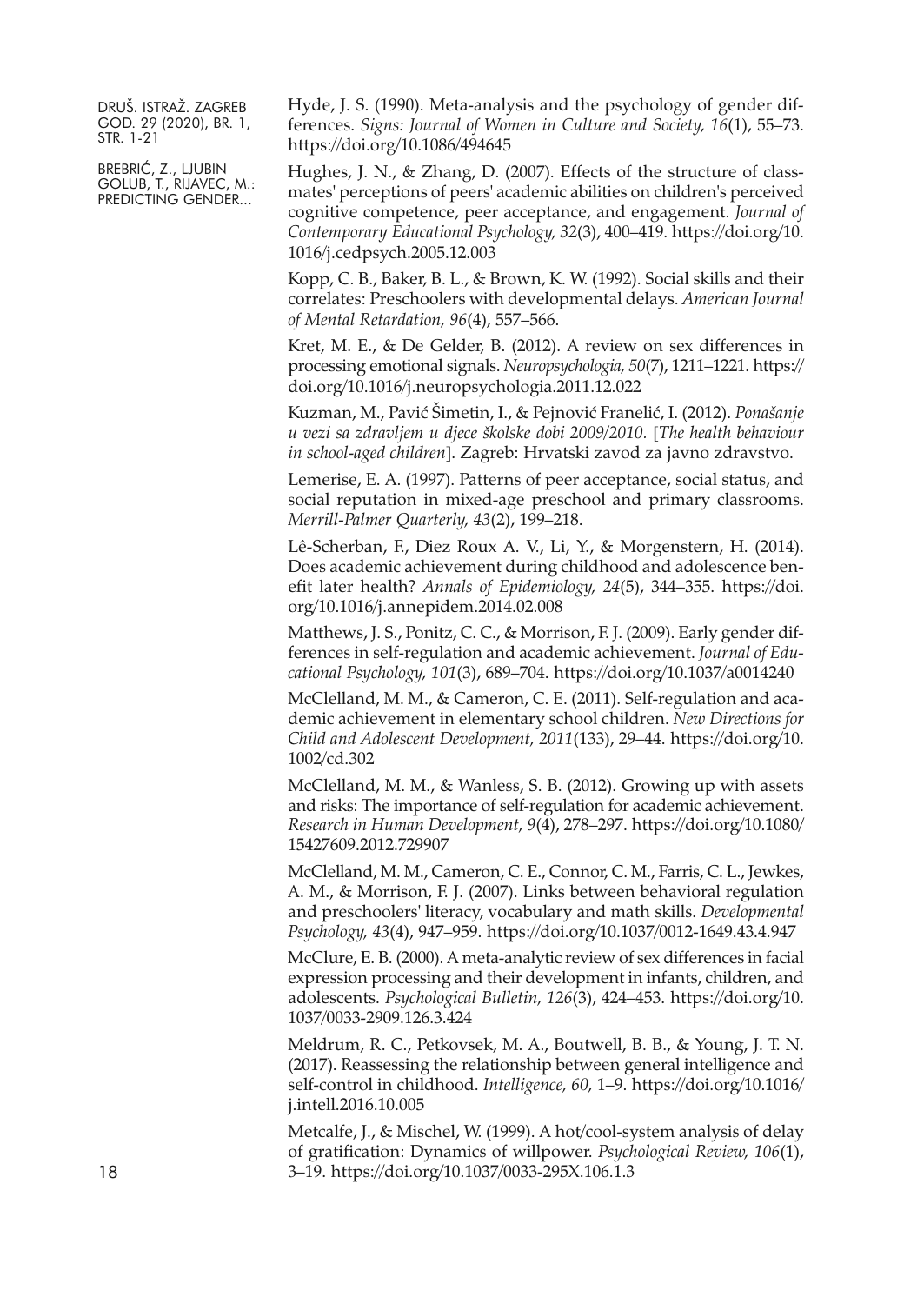BREBRIĆ, Z., LJUBIN GOLUB, T., RIJAVEC, M.: PREDICTING GENDER...

Mischel, W. (1983). Delay of gratification as process and as person variable in development. In D. Magnusson & V. P. Allen (Eds.), *Interactions in human development* (pp. 149–165). New York: Academic Press.

Mischel, W., & Ayduk, O. (2004). Willpower in a cognitive-affective processing system: The dynamics of delay of gratification. In R. F. Baumeister & K. D. Vohs (Eds.), *Handbook of self-regulation: Research, theory, and applications* (pp. 99–129). New York, NY: Guilford Press.

Mischel, W., Ebbesen, E. B., & Raskoff Zeiss, A. (1972). Cognitive and attentional mechanisms in delay of gratification. *Journal of Personality and Social Psychology, 21*(2), 204–218. <https://doi.org/10.1037/h0032198>

Mischel, W., Shoda, Y., & Peake, P. K. (1988). The nature of adolescent competencies predicted by preschool delay of gratification. *Journal of Personality and Social Psychology, 54*(4), 687–696. [https://doi.org/10.1037/](https://doi.org/10.1037/0022-3514.54.4.687) [0022-3514.54.4.687](https://doi.org/10.1037/0022-3514.54.4.687)

Mischel, W., Shoda, Y., & Rodriguez, M. L. (1989). Delay of gratification in children. *Science, 244*(4907), 933–938. [https://doi.org/10.1126/](https://doi.org/10.1126/science.2658056) [science.2658056](https://doi.org/10.1126/science.2658056)

Moffitt, T. E., Arseneault, L., Belsky, D., Dickson, N., Hancox, R. J., Harrington, H., … & Caspi, A. (2011). A gradient of childhood self- -control predicts health, wealth, and public safety. *Proceedings of the National Academy of Sciences of the United States of America, 108*(7), 2693–2698. <https://doi.org/10.1073/pnas.1010076108>

Muthén, L. K., & Muthén, B. O. (1998–2015). *Mplus user's guide*(7th ed.). Los Angeles, CA: Muthén and Muthén.

Neuenschwander, R., Röthlisberger, M., Cimeli, P., & Roebers, C. M. (2012). How do different aspects of self-regulation predict successful adaptation to school? *Journal of Experimental Child Psychology, 113*(3), 353–371. <https://doi.org/10.1016/j.jecp.2012.07.004>

Olino, T. M., Durbin, C. E., Klein, D. N., Hayden, E. P., & Dyson, M. W. (2013). Gender differences in young children's temperament traits: Comparisons across observational and parent-report methods. *Journal of Personality, 81*(2), 119–129. <https://doi.org/10.1111/jopy.12000>

Oštarčević, J. (Ed.) (2008). *Priručnik za upis djece u prvi razred* [*Manual for the first grade enrollment*]. Zagreb: Croatian Education and Teacher Training Agency.

Perkins, R., Kleiner, B., Roey, S., & Brown, J. (2004). *The high school transcript study: A decade of change in curricula and achievement, 1990–2000* (Report No. NCES 2004455). Washington, DC: U.S. Department of Education, National Center for Education Statistics. [https://doi.org/](https://doi.org/10.1037/e492142006-002) [10.1037/e492142006-002](https://doi.org/10.1037/e492142006-002)

Pomerantz, E. M., Altermatt, E. R., & Saxon, J. L. (2002). Making the grade but feeling distressed: Gender differences in academic performance and internal distress. *Journal of Educational Psychology, 94*(2), 396–404. <https://doi.org/10.1037/0022-0663.94.2.396>

Ponitz, C. C., McClelland, M. M., Matthews, J. M., & Morrison, F. J. (2009). A structured observation of behavioral self-regulation and its contribution to kindergarten outcomes. *Developmental Psychology, 45*(3), 605–619. <https://doi.org/10.1037/a0015365>

Roisman, G. I., Masten, A. S., Coatsworth, J. D., & Tellegen, A. (2004). 19 Salient and emerging developmental tasks in the transition to adult-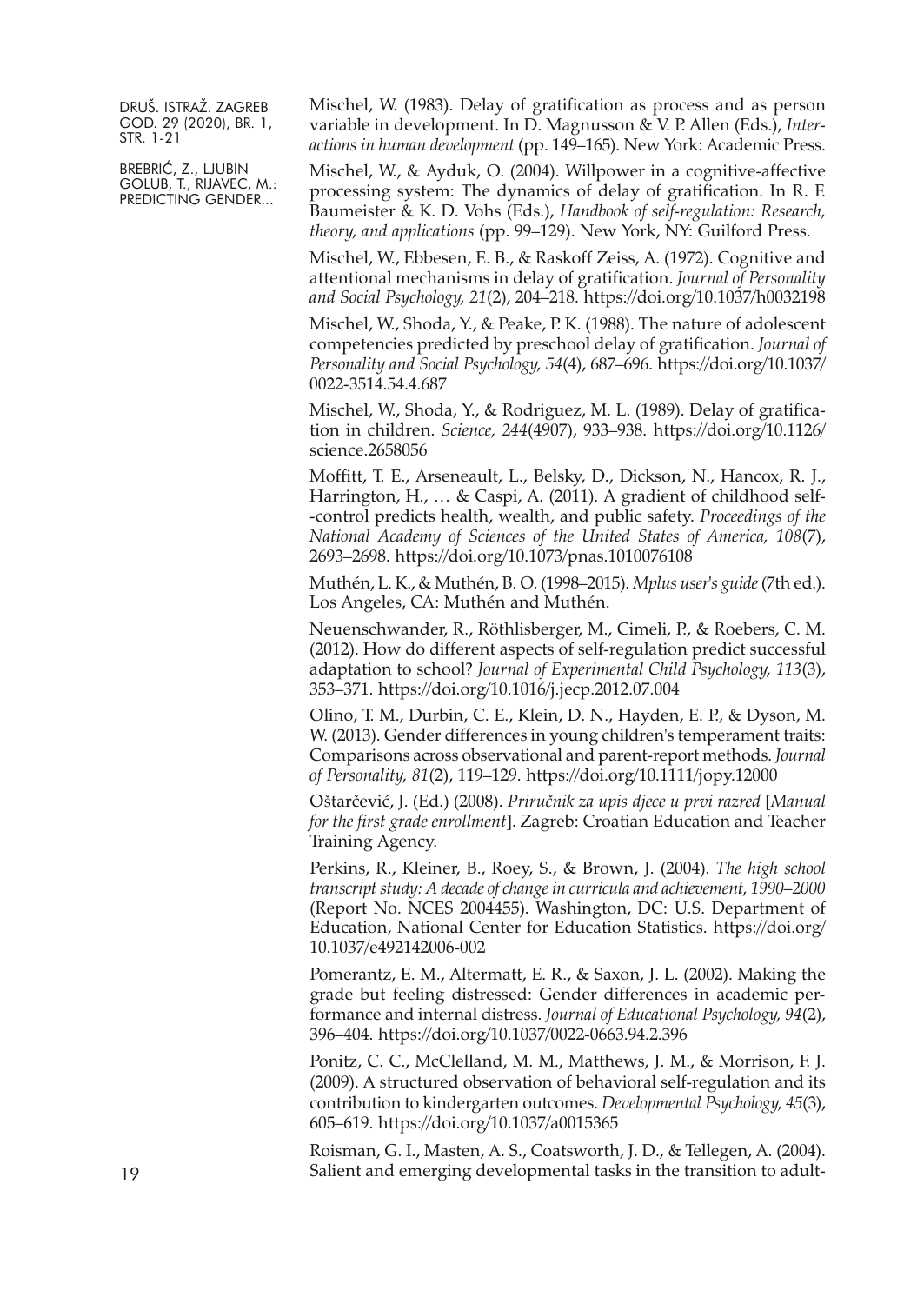BREBRIĆ, Z., LJUBIN GOLUB, T., RIJAVEC, M.: PREDICTING GENDER...

hood. *Child Development, 75*(1), 123–133. [https://doi.org/10.1111/j.1467-](https://doi.org/10.1111/j.1467-8624.2004.00658.x) [8624.2004.00658.x](https://doi.org/10.1111/j.1467-8624.2004.00658.x)

Shoda, Y., Mischel, W., & Peake, P. K. (1990). Predicting adolescent cognitive and self-regulatory competencies from preschool delay of gratification: Identifying diagnostic conditions. *Developmental Psychology, 26*(6), 978–986. <https://doi.org/10.1037/0012-1649.26.6.978>

Silverman, I. W. (2003). Gender differences in delay of gratification: A meta-analysis. *Sex Roles, 49*(9-10), 451–463. [https://doi.org/10.1023/](https://doi.org/10.1023/A:1025872421115) [A:1025872421115](https://doi.org/10.1023/A:1025872421115)

Spinath, B., Freudenthaler, H. H., & Neubauer, A. C. (2010). Domainspecific school achievement in boys and girls as predicted by intelligence, personality and motivation. *Personality and Individual Differences, 48*(4), 481–486. <https://doi.org/10.1016/j.paid.2009.11.028>

Steinberg, L., Dornbusch, S. M., & Brown, B. B. (1992). Ethnic differences in adolescent achievement: An ecological perspective. *American Psychologist, 47*(6), 723–729. <https://doi.org/10.1037/0003-066X.47.6.723>

Šimić Šašić, S., Klarin, M., & Proroković, A. (2011). Socioekonomske prilike obitelji i kvaliteta obiteljske interakcije kao prediktori školskog uspjeha srednjoškolaca u Hrvatskoj, Bosni i Hercegovini i Makedoniji [Socioeconomic status and quality of family interaction as predictors of academic achievement of high school students in Croatia, Bosnia and Herzegovina and Macedonia]. *Ljetopis socijalnog rada, 18*(1), 31–62.

Tabachnick, B. G., & Fidell, L. S. (2007). *Using multivariate statistics* (5th ed.). New York, NY: Allyn and Bacon.

Trentacosta, C. J., & Shaw, D. S. (2009). Emotional self-regulation, peer rejection, and antisocial behavior: Developmental associations from early childhood to early adolescence. *Journal of Applied Developmental Psychology, 30*(3), 356–365. [https://doi.org/10.1016/j.appdev.2008.](https://doi.org/10.1016/j.appdev.2008.12.016) [12.016](https://doi.org/10.1016/j.appdev.2008.12.016)

Weis, M., Heikamp, T., & Trommsdorff, G. (2013). Gender differences in school achievement: The role of self-regulation. *Frontiers in Psychology, 4,* article 442, 1–10. <https://doi.org/10.3389/fpsyg.2013.00442>

Wentzel, K. R., & Watkins, D. E. (2002). Peer relationships and collaborative learning as contexts for academic enablers. *School Psychology Review, 31*(3), 366–377.

Witvliet, M., van Lier, P. A. C., Cuijpers, P., & Koot, H. M. (2009). Testing links between childhood positive peer relations and externalizing outcomes through a randomized controlled intervention study. *Journal of Consulting and Clinical Psychology, 77*(5), 905–915. [https://doi.org/10.](https://doi.org/10.1037/a0014597) [1037/a0014597](https://doi.org/10.1037/a0014597)

Wood, J. J. (2007). Academic competence in preschool: Exploring the role of close relationships and anxiety. *Early Education and Development, 18*(2), 223–242. <https://doi.org/10.1080/10409280701282868>

Zettergren, P. (2003). School adjustment in adolescence for previously rejected, average, and popular children. *British Journal of Educational* 20 *Psychology, 73*(2), 207–221. <https://doi.org/10.1348/00070990360626949>